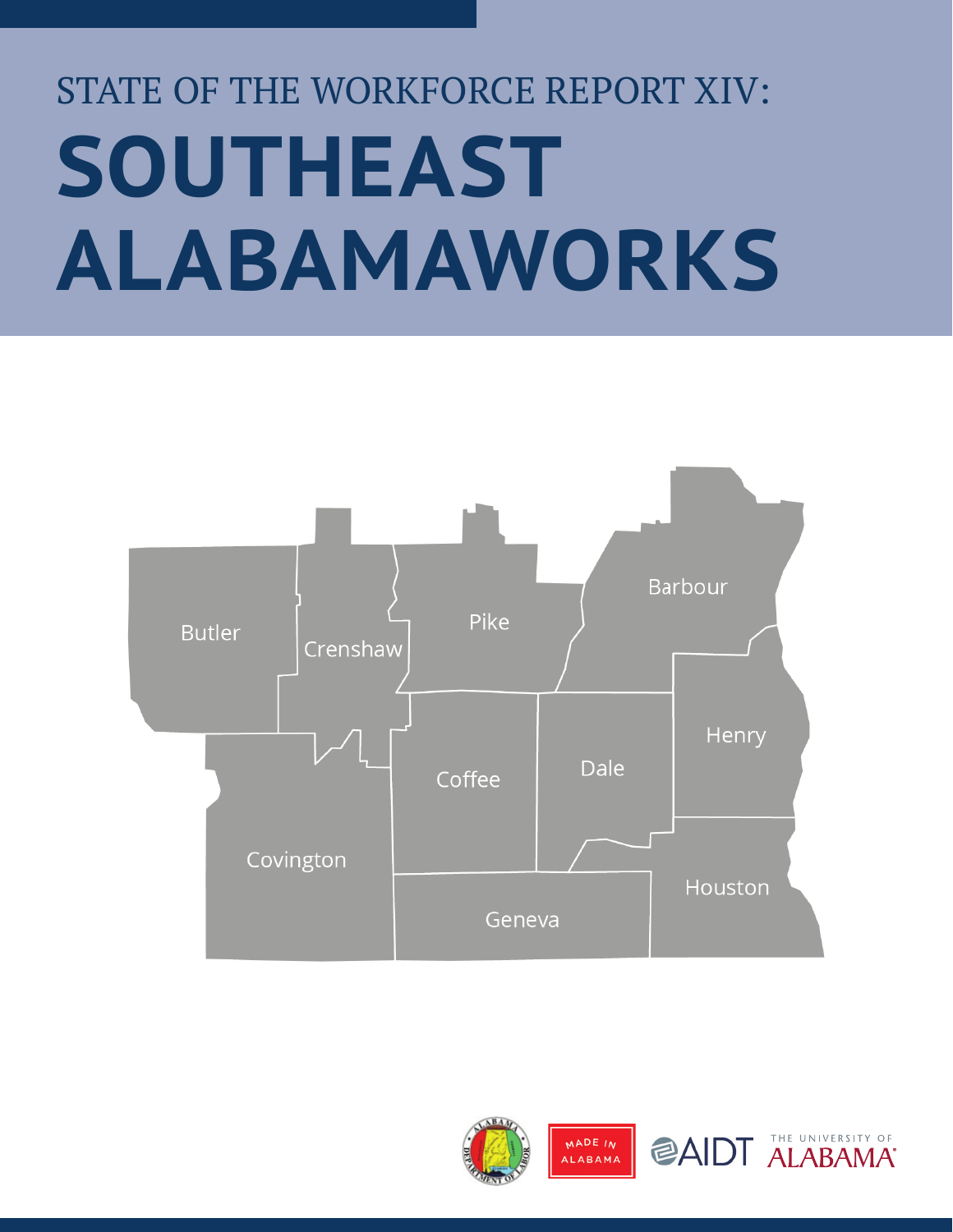### **NOVEMBER 2020**

### Produced by:

Samuel Addy, Ph.D., *Sr. Res. Economist & Assoc. Dean for Economic Development Outreach* Kilungu Nzaku, Ph.D., *Assistant Research Economist* Ahmad Ijaz, *Executive Director & Director of Economic Forecasting* Stephanie Normanyo, *Economic Forecaster* Nyesha Black, Ph.D., *Director of Socioeconomic Analysis & Demographics* Susannah Robichaux, *Socioeconomic Analyst* Viktoria Riiman, *Socioeconomic Analyst* Shannon Murphy, Ph.D., *Socioeconomic Analyst* Morgan Cordle, *Associate Director of Research & Outreach* Katie Howard, *Senior Graphic Designer*

> **Center for Business and Economic Research Culverhouse College of Business The University of Alabama** Box 870221, Tuscaloosa, AL 35487-0221 Tel: (205) 348-6191 | Fax: (205) 348-2951 uacber@cba.ua.edu

### **Dissemination**

Nisa Miranda, *Executive Director*, University of Alabama Center for Economic Development

#### **Underemployment Survey**

Debra McCallum, *Director & Senior Research Scientist*, Institute for Social Science Research Michael Conaway, Capstone Poll Project Coordinator, Institute for Social Science Research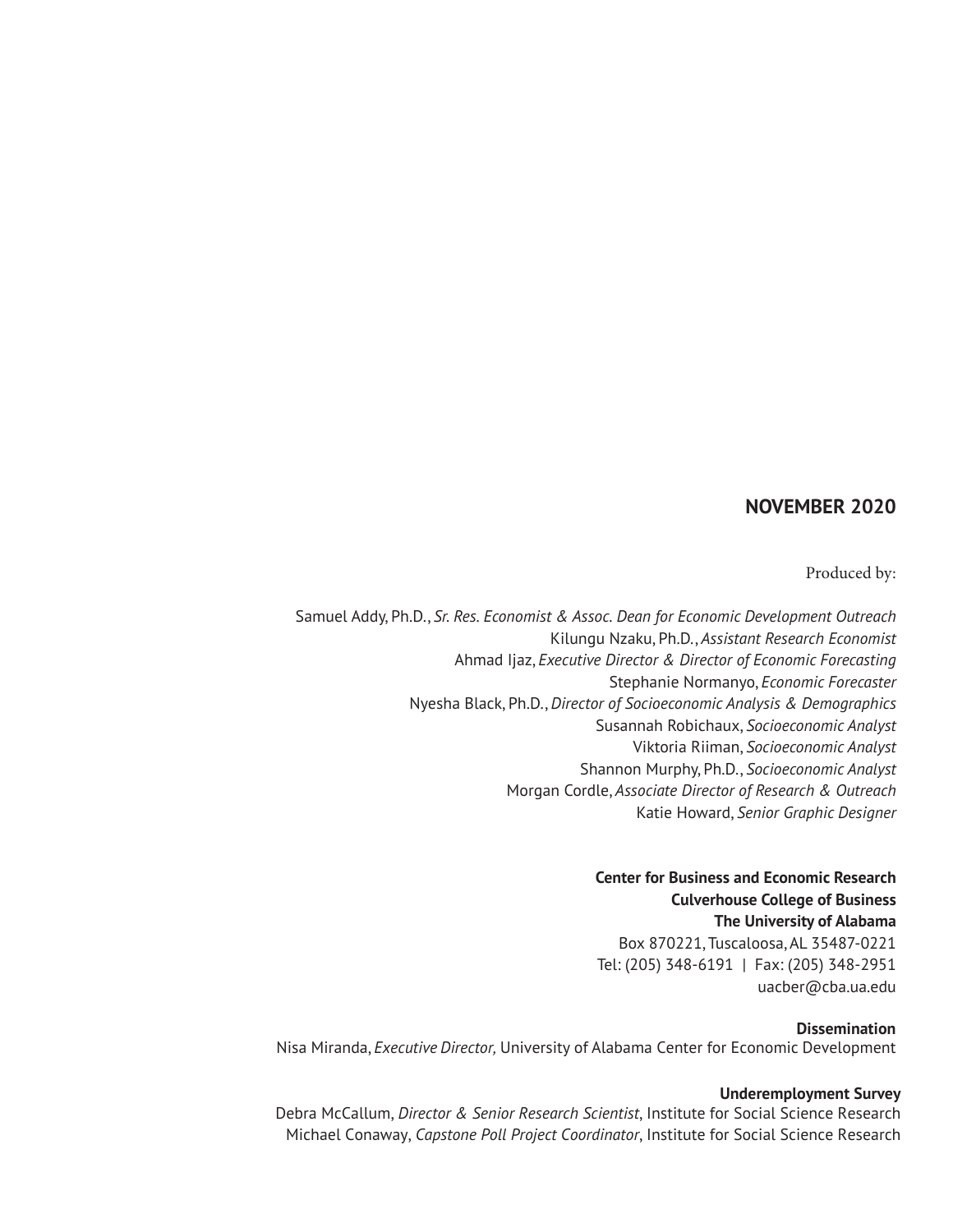# **ACKNOWLEDGMENTS**

Completion of this project was due to the timely contributions of many people. We are very grateful to the Labor Market Information (LMI) Division of the Alabama Department of Labor (ADOL). LMI provided significant staff time and this report would not have been possible without large amounts of data from LMI. AIDT, Alabama Department of Commerce and The University of Alabama provided funding for this project.

Many thanks also to our colleagues at the Center for Business and Economic Research, the Capstone Poll, the Institute for Social Science Research, and the University Center for Economic Development for their help on various phases of this research project. Last, but not least, much gratitude is owed to the thousands of Alabamians who responded to the extensive survey on the state's workforce and related issues, as well as to the community and industry leaders whose work on these issues provides the critical data required in reports of this kind.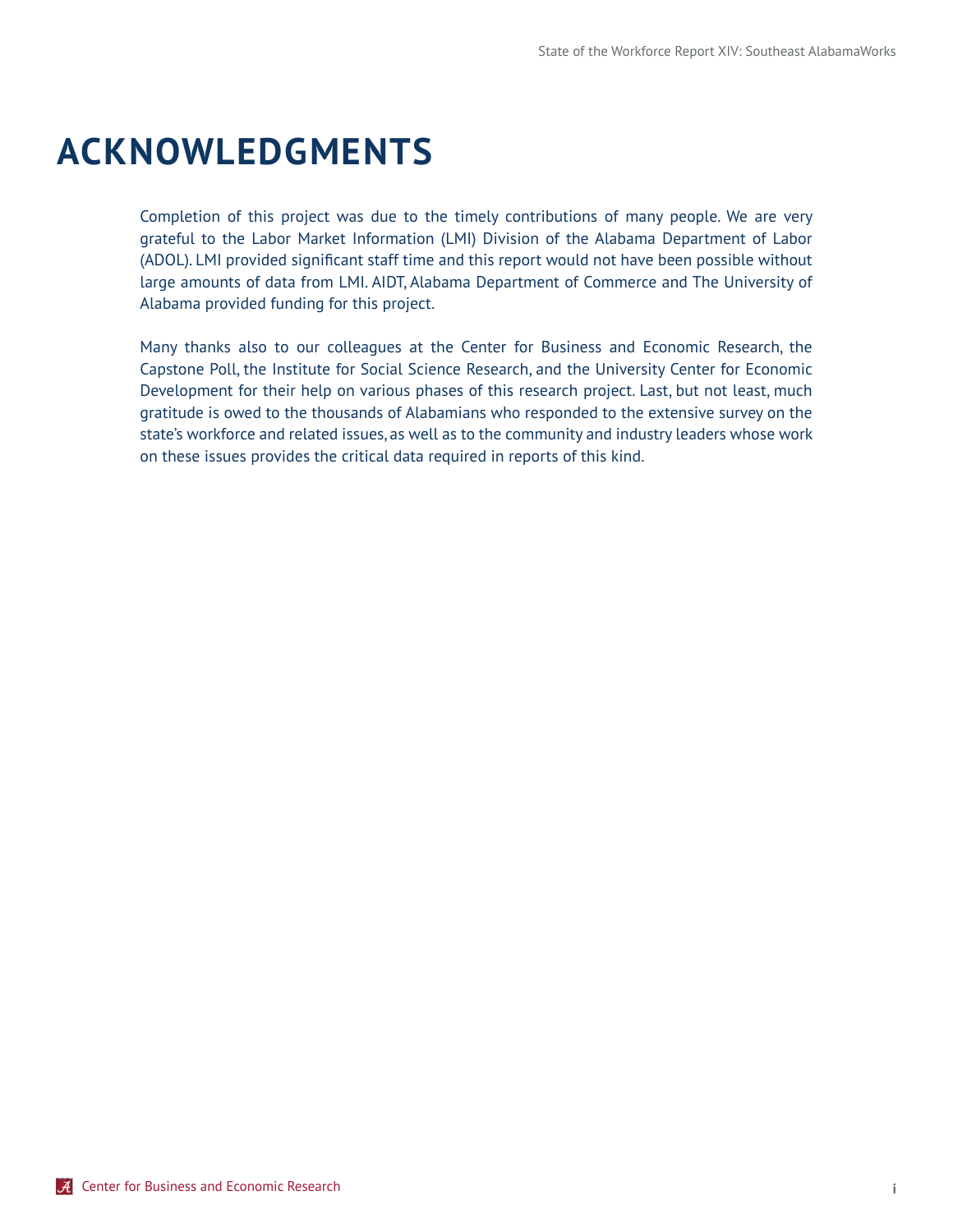# **CONTENTS**

| High-Demand, Fast-Growing, High-Earning, and Sharp-Declining Occupations 14 |
|-----------------------------------------------------------------------------|
|                                                                             |
|                                                                             |
|                                                                             |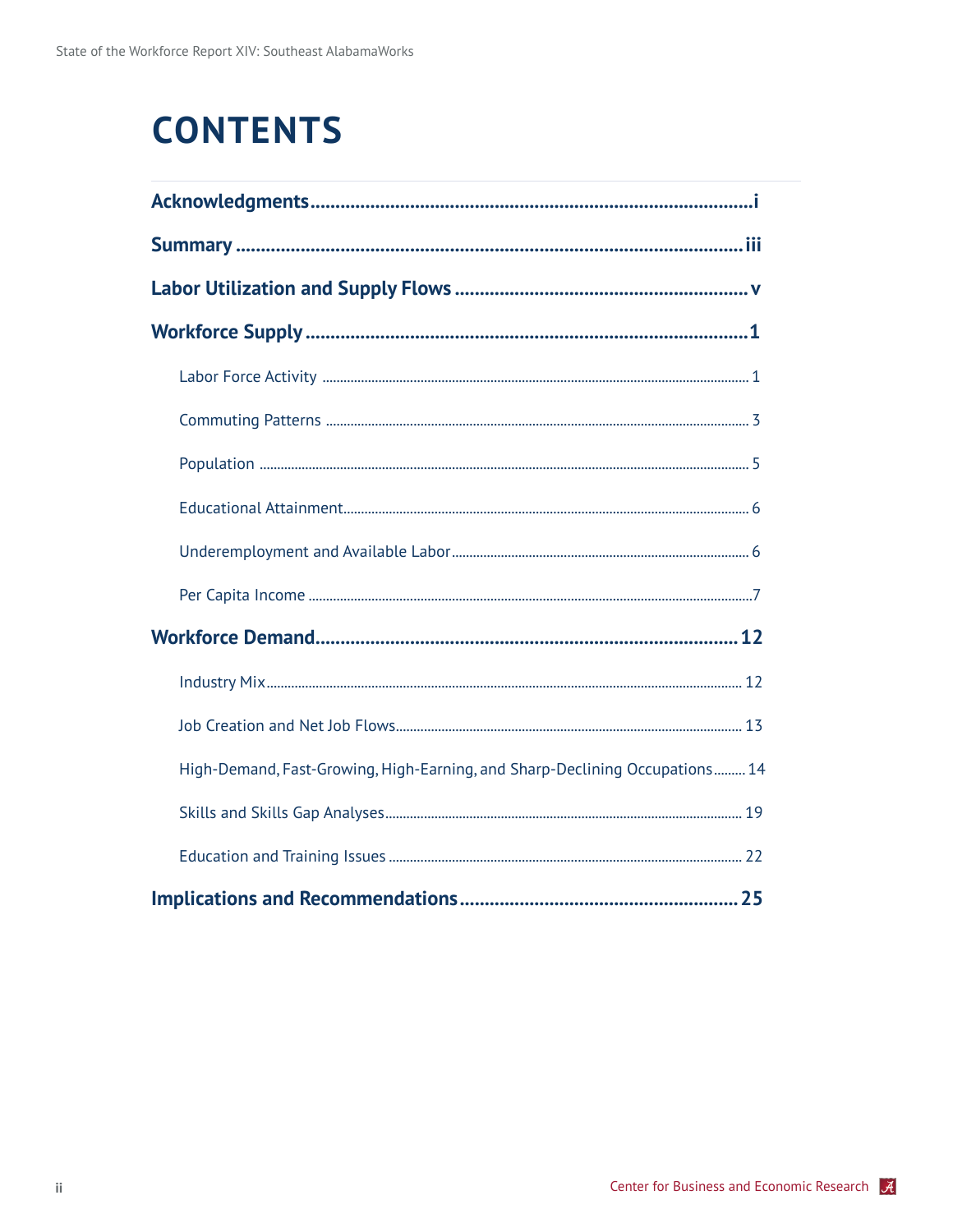# **SUMMARY**

### **This report analyzes workforce supply**

and demand issues using available metrics of workforce characteristics for Southeast AlabamaWorks region and presents implications and recommendations.

**Southeast AlabamaWorks had a 3.5** percent unemployment rate in March 2020, with 5,497 unemployed. An underemployment rate of 20.9 percent for 2019 means that the region has an available labor pool of 37,456 that includes 31,959 underemployed workers who are looking for better jobs and are willing to commute farther and longer for such jobs.

**The region's commute time went** up in 2019 from 2018 while distance remained about the same, implying that congestion worsened. Net out-commuters rose from 1,812 in 2005 to 11,115 in 2013 before dropping slightly to 10,996 in 2017, but there is significant within-region commuting. Traffic might be lighter in 2020 due to the current COVID-19 pandemic and economic recession. However, congestion is likely to worsen when the pandemic eases, economy recovery speeds up, and population starts growing. It is essential to continuously maintain and develop regional transportation infrastructure and systems to ensure that congestion does not slow economic development.

By sector, the top five employers in the region are manufacturing, health care and social assistance, retail trade, accommodation and food services, and educational services. These five industries provided 84,069 jobs, (64.0 percent of the regional total) in the first quarter of 2019. Three of these leading employers paid higher wages than the region's \$3,179 monthly average. Economic development should continue to diversify and strengthen the region's economy by retaining, expanding, and attracting more high-wage providing industries. Workforce

development should also focus on preparing workers for these industries.

**On average 5,771 jobs were** created from second quarter 2001 to first quarter 2019; quarterly net job flows averaged 441. Job creation is the number of new jobs that are created either by new businesses or through expansion of existing firms. Net job flows reflect the difference between current and previous employment at all businesses.

**The top five high-demand occupations** are Combined Food Preparation and Serving Workers, Including Fast Food; Retail Salespersons; Laborers and Freight, Stock, and Material Movers, Hand; Heavy and Tractor-Trailer Truck Drivers; and Janitors and Cleaners, Except Maids and Housekeeping Cleaners.

**The top five fast-growing occupations** are Dental Laboratory Technicians; Orthotists and Prosthetists; Medical Appliance Technicians; Occupational Therapy Assistants; and Physician Assistants.

**The top 50 high-earning occupations** are mainly in management, health, and computer fields and have a minimum salary of  $$82,162$ . Seven of the top 10 are health occupations and the other three are in management.

**Of the top 40 high-demand, the top 20 fast**growing, and 50 high-earning occupations, only one—Nurse Practitioners—belongs to all three categories. Three occupations are in highdemand and high-earning, six are both highdemand and fast-growing, and three are highearning and fast-growing.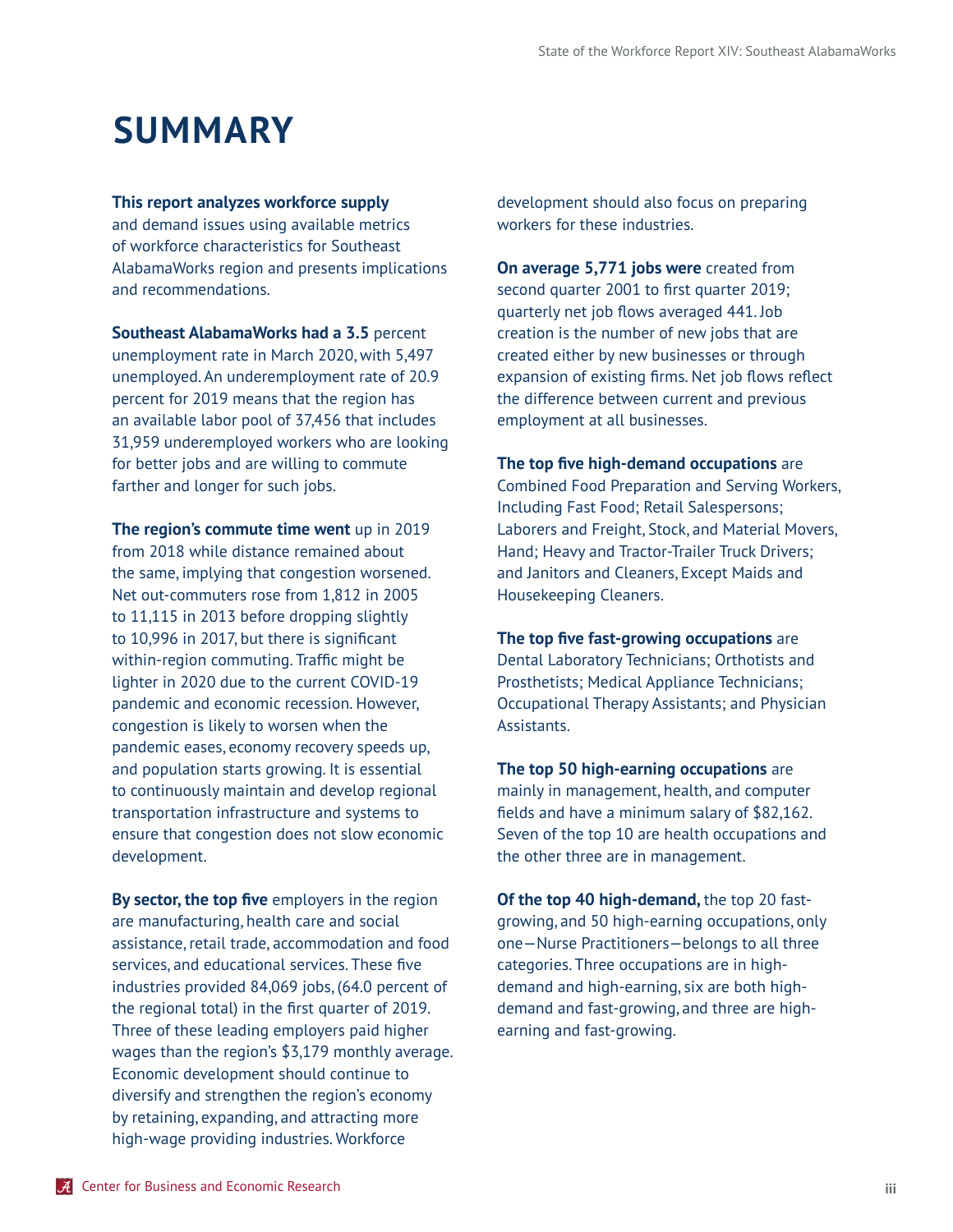**Of the region's 633 single occupations**, 131 are expected to decline over the 2018 to 2028 period, with 20 occupations expected to sharply decline by at least three percent and lose a minimum of 10 jobs (for those with disclosed net change). Education and training for these 20 occupations should slow accordingly.

**Skill and education requirements for** jobs keep rising. Educational and training requirements for high-demand, fast-growing, and high-earning occupations demonstrate the importance of education in developing the future workforce. In the future, more jobs will require postsecondary education and training at a minimum.

**The importance of basic skills** generally and for high-demand, high-growth, and high-earning jobs indicates a strong need for training in these skills. For Southeast AlabamaWorks the pace of training needs to increase for technical and basic (science) skills, and the scale of training should be raised for basic and social skills. Ideally, high school graduates should possess basic skills so that postsecondary and higher education can focus on more complex skills. Employers should be an integral part of planning for training as they can help identify future skill needs and any existing gaps.

**From a 2018 base, worker** shortfalls of about 21,000 and 23,700 are expected for 2028 and 2030, respectively. By 2040 the worker shortfall will reach slightly to about 31,100. Worker skills and the projected shortfall must be a high priority through 2040. Worker shortfalls for critical occupations will also need to be addressed continuously. Strategies to address skill needs and worker shortfalls might include: (i) improving education and its funding; (ii) introducing economic opportunities that attract new and younger residents; (iii) lowering the high school dropout rate; (iv) focusing on

hard-to-serve populations (e.g. out-of-school  $\Delta$ youth); (v) continuing and enhancing programs to assess, retrain, and place dislocated workers; (vi) encouraging older worker participation in the labor force; and (viii) facilitating in-commuting.

### **Improving education is important because**

(i) a highly educated and productive workforce is a critical economic development asset; (ii) productivity rises with education; (iii) educated people are more likely to work; and (iv) it yields high private and social rates of return on investment. Workforce development must view all of education and other programs (e.g. adult education, career technical training, worker retraining, career readiness, etc.) as one system. Funding to support workforce development may require tax reform at state and local levels and should provide for flexibility as workforce needs and priorities change over time. Publicizing both private and public returns to education can encourage individuals to raise their own educational attainment levels, while also promoting public and legislative support for education.

**The higher incomes that come** with improved educational attainment and work skills will help to increase personal income for the region as well as raise additional local (county and city) tax revenues. This is important, especially for a region that has low per capita income and a declining population and labor force.

### **Together, workforce development and**

**economic** development can build a strong, welldiversified Southeast AlabamaWorks economy. Indeed, we cannot achieve success in one without the other.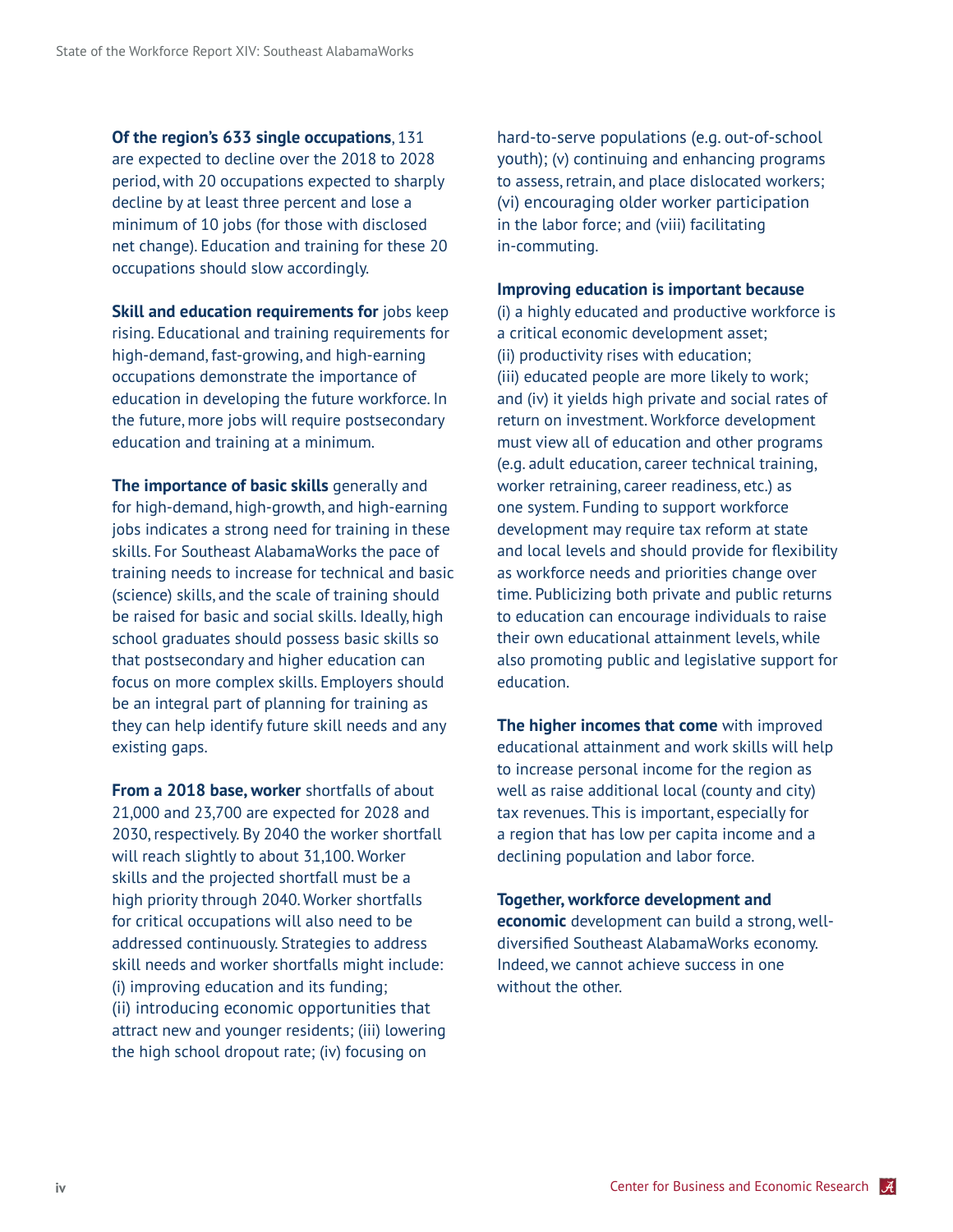# **LABOR UTILIZATION AND SUPPLY FLOWS**



Source: Addy et al $^1$  and Canon et al $^2$ 

The chart above presents labor utilization and supply flows that explain labor market dynamics in view of recent study findings. The civilian noninstitutional population, age 16 and above, includes participants in the labor force and nonparticipants. The labor force is made of employed and unemployed persons; the unemployed do not have a job but are actively searching for work. Employed persons include fully employed and underemployed persons in all categories of work (full-time, voluntary part-time, and involuntary part-time). Nonparticipants in the labor force include retirees (voluntary and involuntary), people who do not want to or cannot work for various reasons (e.g., disability, caring for family members, in school or training, etc.), discouraged workers, and other labor force reserves. It has been suggested that a subgroup of nonparticipants referred to as the "waiting group" is more likely than the rest of the nonparticipants to take a job if wages and conditions are satisfactory, but people in this group do not actively search for work. New evidence has shown that between January 2003 and August 2013, the flow of nonparticipants into employment was 1.6 times that of unemployed persons transitioning into employment, which may be due to the presence of the waiting group.<sup>1,2</sup> Nonparticipant flows to employment are larger in services, management, and professional occupations while unemployed flows to employment are higher in physically intensive occupations such as construction workers and miners. Industry effects should vary by the type and number of occupations they contain. This finding enhances the common understanding of labor market dynamics and influences workforce availability and skills gap analyses.

 <sup>1</sup>Addy, S.N., Bonnal, M., and Lira, C. (2012). Towards a More Comprehensive Measure of Labor Underutilization: The Alabama Case, *Business Economics,* vol. 47(3) .

<sup>2</sup> Canon, M.E., Kudlyak, M., and Reed, M. (2014). Not Everyone Who Joins the Ranks of the Employed was "Unemployed", *The Regional Economist*, January.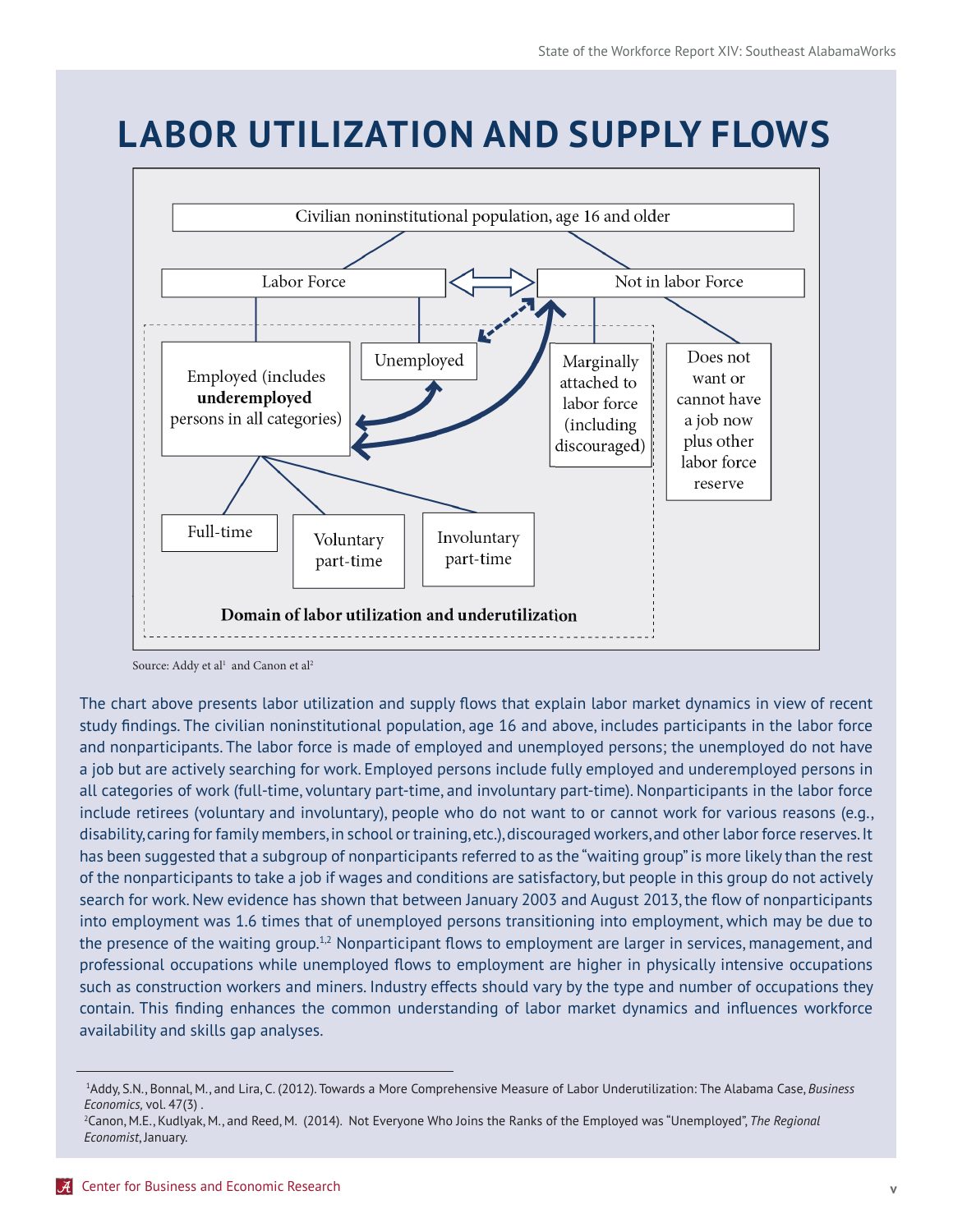# **WORKFORCE SUPPLY**

### **Labor Force Activity**

The labor force includes all persons in the civilian noninstitutional population who are age 16 and over and who have a job or are actively looking for one. Typically, those who have no job and are not looking for one are not included (e.g. students, retirees, the disabled, and discouraged workers). Table 6.1 shows labor force information on Southeast AlabamaWorks region and its 10 counties for 2019 and March 2020. Alabama labor force

### **Table 6.1 Southeast AlabamaWorks Labor Force Information**

|                          | 2019 Annual Average |             |            |          |  |  |  |  |
|--------------------------|---------------------|-------------|------------|----------|--|--|--|--|
|                          | <b>Labor Force</b>  | Employed    | Unemployed | Rate (%) |  |  |  |  |
| <b>Barbour</b>           | 8,537               | 8,213       | 324        | 3.8      |  |  |  |  |
| <b>Butler</b>            | 9,263               | 8,925       | 338        | 3.6      |  |  |  |  |
| Coffee                   | 21,402              | 20,779      | 623        | 2.9      |  |  |  |  |
| Covington                | 15,653              | 15,119      | 534        | 3.4      |  |  |  |  |
| Crenshaw                 | 6,476               | 6,293       | 183        | 2.8      |  |  |  |  |
| Dale                     | 20,724              | 20,082      | 642        | 3.1      |  |  |  |  |
| Geneva                   | 11,045              | 10,725      | 320        | 2.9      |  |  |  |  |
| Henry                    | 6,944               | 6,697       | 247        | 3.6      |  |  |  |  |
| Houston                  | 46,234              | 44,844      | 1,390      | 3.0      |  |  |  |  |
| Pike                     | 15,428              | 14,924      | 504        | 3.3      |  |  |  |  |
| <b>Southeast ALWorks</b> | 161,706             | 156,601     | 5,105      | 3.2      |  |  |  |  |
| Alabama                  | 2,241,747           | 2,174,483   | 67,264     | 3.0      |  |  |  |  |
| U.S.                     | 163,538,666         | 157,538,083 | 6,000,583  | 3.7      |  |  |  |  |

|                          | <b>March 2020</b>  |             |            |          |  |  |  |  |
|--------------------------|--------------------|-------------|------------|----------|--|--|--|--|
|                          | <b>Labor Force</b> | Employed    | Unemployed | Rate (%) |  |  |  |  |
| <b>Barbour</b>           | 8,434              | 8,085       | 349        | 4.1      |  |  |  |  |
| <b>Butler</b>            | 9,148              | 8,743       | 405        | 4.4      |  |  |  |  |
| Coffee                   | 20,887             | 20,216      | 671        | 3.2      |  |  |  |  |
| Covington                | 15,269             | 14,698      | 571        | 3.7      |  |  |  |  |
| Crenshaw                 | 6,268              | 6,057       | 211        | 3.4      |  |  |  |  |
| Dale                     | 20,308             | 19,658      | 650        | 3.2      |  |  |  |  |
| Geneva                   | 10,786             | 10,443      | 343        | 3.2      |  |  |  |  |
| Henry                    | 6,807              | 6,547       | 260        | 3.8      |  |  |  |  |
| Houston                  | 45,446             | 43,949      | 1,497      | 3.3      |  |  |  |  |
| Pike                     | 15,276             | 14,736      | 540        | 3.5      |  |  |  |  |
| <b>Southeast ALWorks</b> | 158,629            | 153,132     | 5,497      | 3.5      |  |  |  |  |
| Alabama                  | 2,205,479          | 2,131,621   | 73,858     | 3.3      |  |  |  |  |
| U.S.                     | 162,537,000        | 155,167,000 | 7,370,000  | 4.5      |  |  |  |  |

Note: Not seasonally adjusted.

Source: Alabama Department of Labor and U.S. Bureau of Labor Statistics.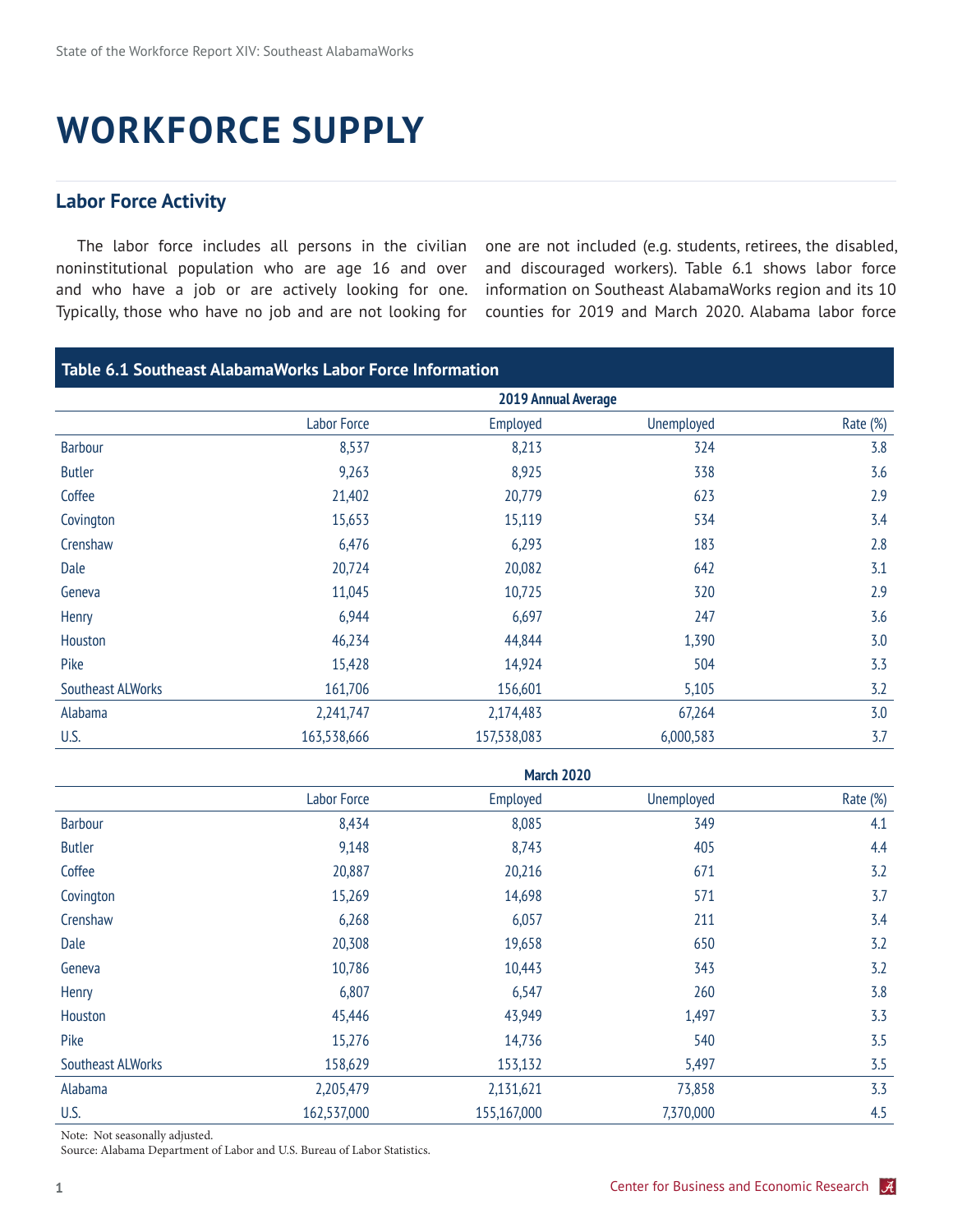information is available from the Labor Market Information (LMI) Division of the Alabama Department of Labor. LMI compiles data in cooperation with the U.S. Bureau of Labor Statistics.

The 2007 economic recession raised county unemployment rates. Regional and state economic recovery efforts lowered regional county unemployment rates to a range of 2.8 percent to 3.8 percent for 2019 (3.2 percent for the region). This trend persisted in January and February 2020 before the novel coronavirus disease of 2019 (COVID-19) pandemic cases were reported in Alabama

in mid-March. Like the rest of the nation and the world, Alabama sheltered in place to curtail the disease. The fear of the disease and the lockdown limited business operations and movement of goods, services, workers, and consumers. By March 2020, county unemployment rates started rising and ranged from 3.2 percent to 4.4 percent (3.5 percent for the region). Unemployment was lowest in Coffee, Dale and Geneva counties and highest in Butler. Six of the region's 10 counties had higher unemployment rates than Alabama's 3.3 percent in March 2020.



Source: Alabama Department of Labor and U.S. Census Bureau.

### **Figure 6.3 Nonagricultural Employment - Workers by Age Group (First Ouarter 2019)**

2001 2002 2003 2004 2005 2006 2007 2008 2009 2010 2011 2012 2013 2014 2015 2016 2017 2018 2019 Q1 Q1 Q1 Q1 Q1 Q1 Q1 Q1 Q1 Q1 Q1 Q1 Q1 Q1 Q1 Q1 Q1 Q1



Source: U.S. Census Bureau, Local Employment Dynamics Program. Note: Rounding errors may be present. Nonagricultural employment is by place of work, not residence.

120K 126K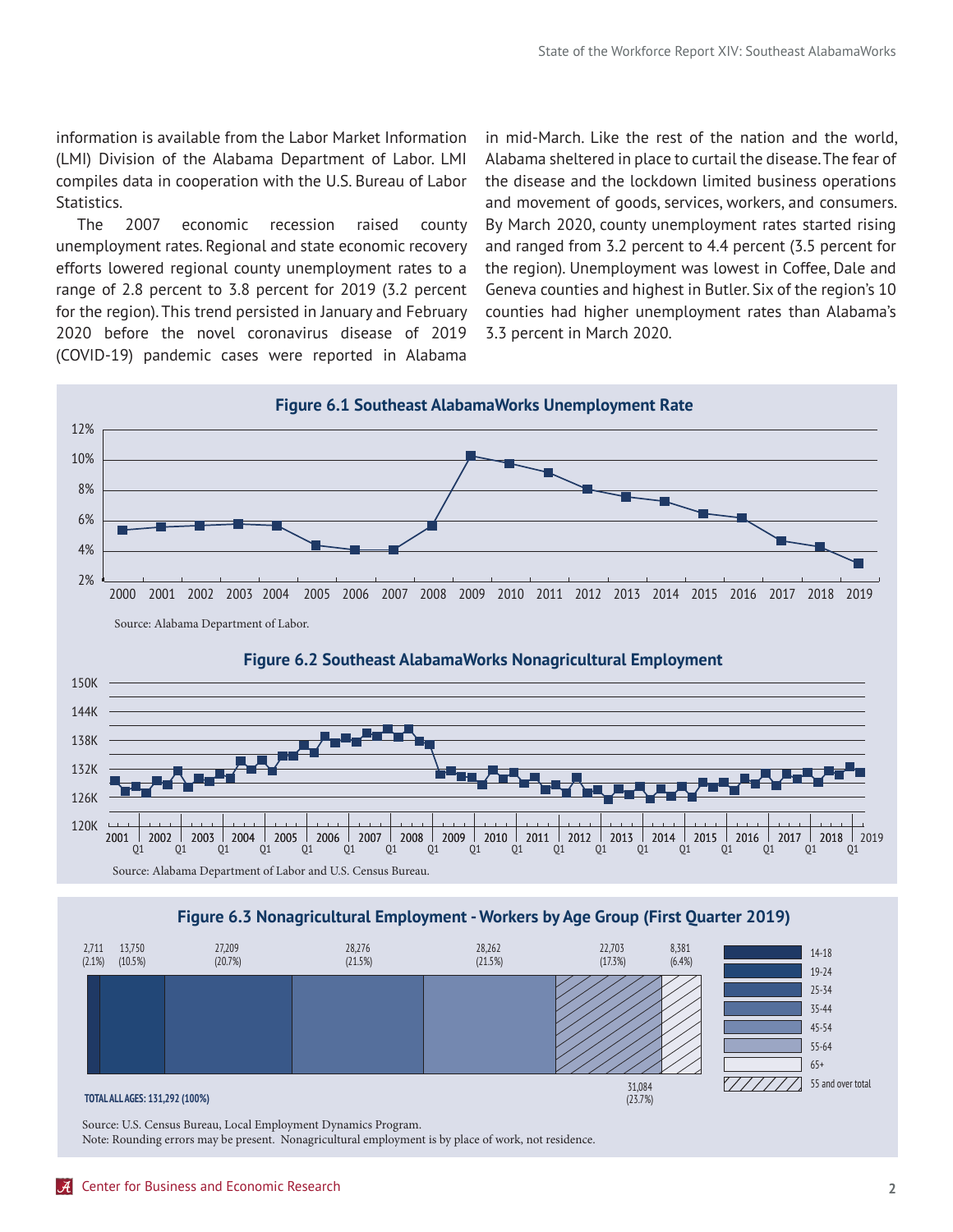Annual unemployment rates from 2000 to 2019 are shown in Figure 6.1. The 2001 national economic recession kept the region's unemployment rate at about 6.0 percent through 2004, but successful state and local economic development efforts brought the rate to record lows of 4.1 in 2006 and 2007. However, the 2007 economic recession raised regional unemployment to 10.3 percent in 2009, the highest in the entire period, before gradually declining to 4.3 percent in 2018. In 2019, the regional unemployment further declined to a record low of 3.2 percent. However, year-to-date monthly labor force data portray a significantly high regional unemployment rate for 2020 due to the effects of the current economic recession caused by the COVID-19 epidemic. The pandemic has curtailed people's way of interaction and has resulted in the sharpest economic contraction since World War II. The pandemic raised Southeast AlabamaWorks' unemployment rate to 10.8 percent in April 2020, but has been declining due to improved access to testing and personal protective equipment, the impact of Congress relief through the Coronavirus Aid, Relief, and Economic Security Act, and as more businesses reopen. By July and August 2020, the region's unemployment rate declined to 7.1 percent and 5.1 percent, although in September it rose to 5.7 percent. Economic recovery from the current recession will depend on reliable and effective

infection control measures and supportive public policies. The current pandemic and the resultant recession are likely to keep regional unemployment high in the near future.

Quarterly nonagricultural employment in Southeast AlabamaWorks averaged 131,125 from the second quarter of 2001 to the first quarter of 2019 (Figure 6.2). The number of jobs declined from 140,377 in the fourth quarter of 2007 due to the 2007 recession and continued to drop long after the recession. By the first quarter of 2013, nonagricultural employment had dropped to 125,557 but slightly improved to 132,439 in the fourth quarter of 2018 before dropping to 131,291 in the first quarter of 2019 as the region continued to have sluggish job growth.

Figure 6.3 shows worker distribution by age in Southeast Alabama Works for the first quarter of 2019. The region's workforce is older than the state's and all the other AlabamaWorks regions' workforce. Workers age 55 and over are 23.7 percent of the region's nonagricultural employment compared to 22.4 percent for Alabama. Those who are age 65 and over constitute 6.4 percent of nonagricultural employment compared to 5.7 percent for the state. Labor force participation of younger residents must increase to meet long term occupational projections for growth and replacement or older workers may have to work longer

### **Commuting Patterns**

In 2005, there were 21,130 in-commuters and 22,942 out-commuters in Southeast AlabamaWorks, resulting in a net of 1,812 out-commuters (Table 6.2). Out-commuters grew faster than in-commuters over the years, raising net out-commuting to over 11,000 in 2013. By 2017 there were 10,996 net out-commuters. There is significant commuting inside the region as well with Houston County having the largest in- and out-commuters. The leading workforce area destinations for Southeast AlabamaWorks residents were Central (12,772) and Central Six (4,839). Most in-commuters to the region were from Central (7,241) and Southwest (4,501). Over 7,600 of Southeast AlabamaWorks workers incommute from other states with about 3,500 coming from Florida and 3,100 from Georgia. In contrast, over 10,800

Southeast residents work out of the state; about 5,800 and 3,600 commute to Georgia and Florida, respectively.

Table 6.2 also shows that the region's average commute time and distance were slightly up in 2019 compared to 2018, suggesting that congestion worsened in the region. Traffic might be light in 2020 due to the current COVID-19 pandemic and economic recession. However, as the regional economy recovers and the pandemic is brought into control, congestion is likely to pose challenges in some areas like the Dothan metro, especially if population starts to grow. It is essential that the region's transportation infrastructure and systems be continuously maintained and developed to encourage the uninterrupted mobility of workers and goods.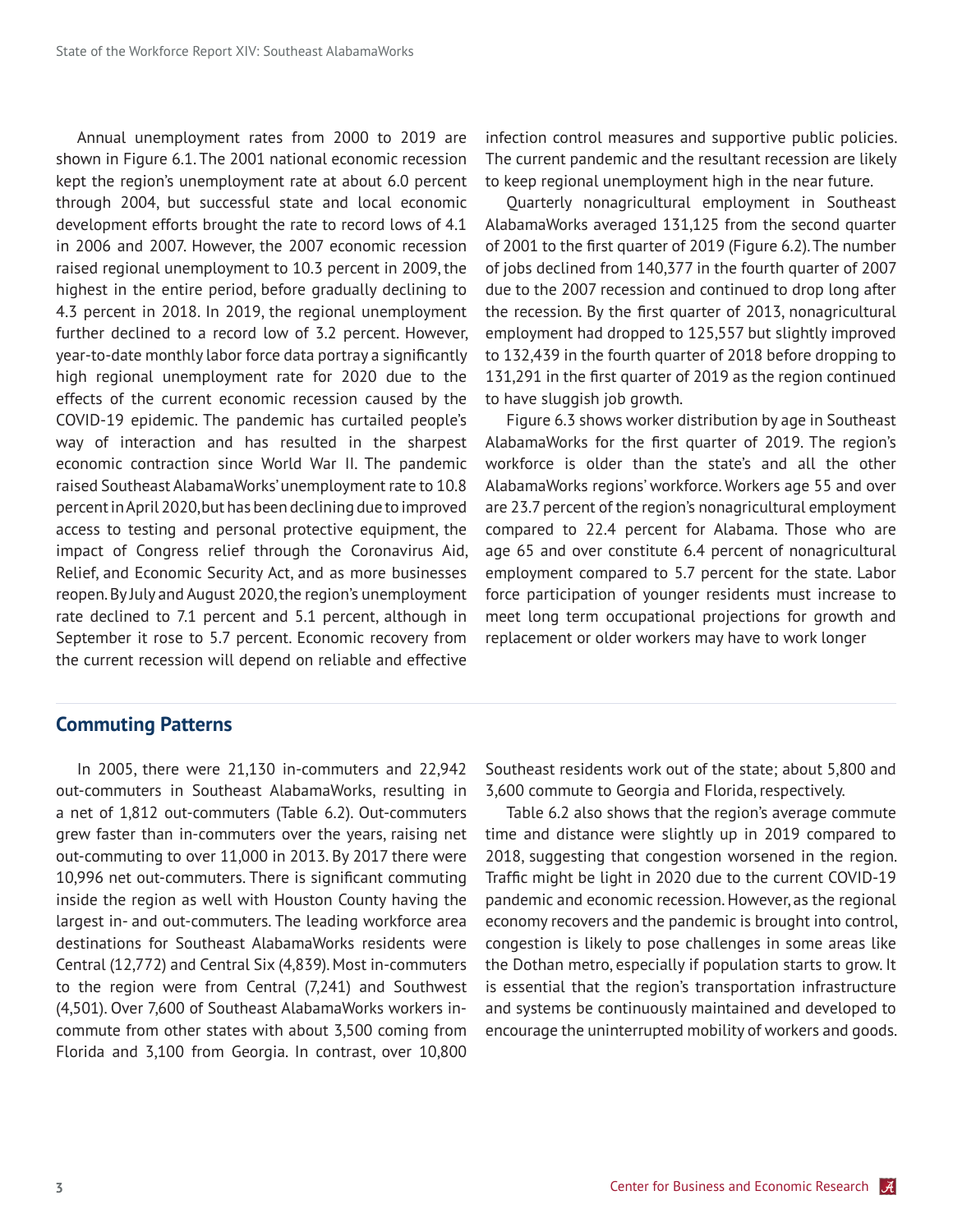| Table 6.2 Southeast AlabamaWorks Commuting Patterns |               |                           |               |                |                |  |  |
|-----------------------------------------------------|---------------|---------------------------|---------------|----------------|----------------|--|--|
| Year                                                |               | <b>Inflow</b>             |               | <b>Outflow</b> |                |  |  |
| 2005                                                |               | 21,130                    |               | 22,942         |                |  |  |
| 2006                                                |               | 20,933                    |               |                | 24,457         |  |  |
| 2007                                                |               | 24,941                    |               | 29,306         |                |  |  |
| 2008                                                |               | 27,182                    |               |                |                |  |  |
| 2009                                                |               | 25,116                    |               | 31,348         |                |  |  |
| 2010                                                |               | 26,263                    |               | 32,656         |                |  |  |
| 2011                                                |               | 27,158                    |               | 35,004         |                |  |  |
| 2012                                                |               | 25,820                    |               | 35,120         |                |  |  |
| 2013                                                |               | 25,129                    |               | 36,244         |                |  |  |
| 2014                                                |               | 26,002                    |               | 35,280         |                |  |  |
| 2015                                                |               | 24,353                    |               | 34,256         |                |  |  |
| 2016                                                |               | 24,517                    |               | 34,905         |                |  |  |
| 2017                                                |               | 25,541                    |               | 36,537         |                |  |  |
| <b>Southeast ALWorks Counties</b>                   |               | <b>Inflow, 2017</b>       |               | Outflow, 2017  |                |  |  |
|                                                     | <b>Number</b> | <b>Percent</b>            | <b>Number</b> |                | <b>Percent</b> |  |  |
| <b>Barbour</b>                                      | 3,576         | $6.0\,$                   | 5,311         |                | 7.5            |  |  |
| <b>Butler</b>                                       | 3,021         | 5.0                       | 4,491         |                | 6.3            |  |  |
| Coffee                                              | 7,720         | 12.9                      | 10,116        |                | 14.2           |  |  |
| Covington                                           | 4,521         | 7.5                       | 5,603         |                | 7.9            |  |  |
| Crenshaw                                            | 1,728         | 2.9                       | 3,900         | 5.5            |                |  |  |
| Dale                                                | 8,374         | 13.9                      | 10,049        |                | 14.1           |  |  |
| Geneva                                              | 1,932         | 3.2                       | 6,596         |                | 9.3            |  |  |
| Henry                                               | 1,689         | 2.8                       | 5,676         |                | $8.0\,$        |  |  |
| Houston                                             | 20,241        | 33.7                      | 13,289        |                | 18.7           |  |  |
| Pike                                                | 7,240         | $12.1$                    | 6,007         |                | 8.5            |  |  |
|                                                     |               | <b>Percent of Workers</b> |               |                |                |  |  |
| Average commute time (one-way)                      | 2015          | 2016                      | 2017          | 2018           | 2019           |  |  |
| Less than 20 minutes                                | 54.9          | 54.8                      | 52.1          | 50.1           | 49.6           |  |  |
| 20 to 40 minutes                                    | 24.8          | 22.5                      | 26.2          | 25.0           | 27.5           |  |  |
| 40 minutes to an hour                               | 9.0           | 9.9                       | 8.1           | 8.5            | 9.5            |  |  |
| More than an hour                                   | 3.1           | 4.1                       | 3.3           | 4.7<br>3.9     |                |  |  |
| Average commute distance (one-way)                  | 2015          | 2016                      | 2017          | 2018<br>2019   |                |  |  |
| Less than 10 miles                                  | 48.6          | 44.7                      | 46.9          | $41.6$         | 45.1           |  |  |
| 10 to 25 miles                                      | 29.0          | 29.8                      | 27.8          | 32.7           | 29.2           |  |  |
| 25 to 45 miles                                      | 14.7          | 14.7                      | $14.1\,$      | 14.0           | 13.4           |  |  |
| More than 45 miles                                  | 5.8           | 7.7                       | 7.9           | 8.2            | 9.6            |  |  |

Note: Rounding errors may be present.

Source: U.S. Census Bureau; Alabama Department of Labor; and Center for Business and Economic Research, The University of Alabama.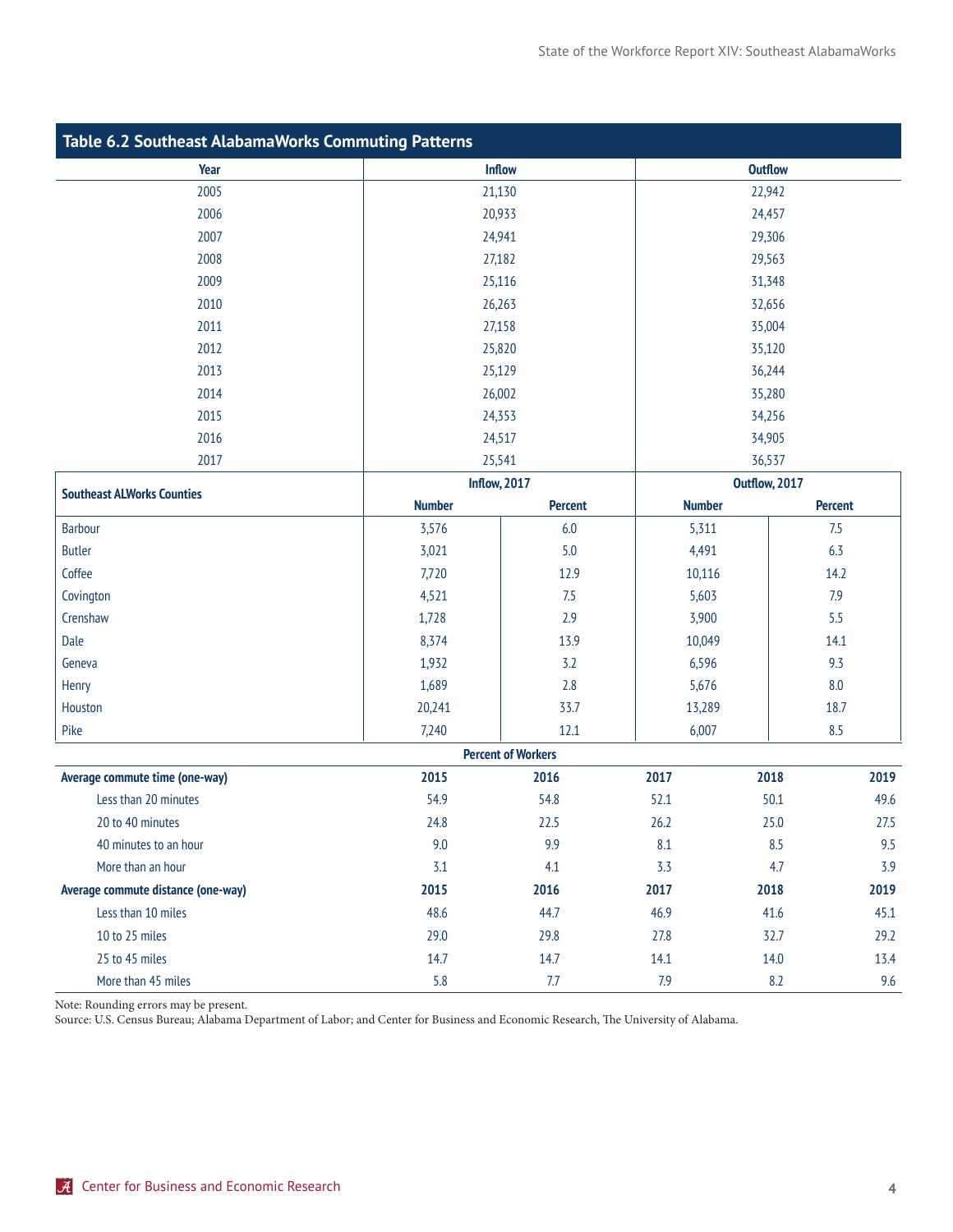### **Population**

The regional population count in 2010 was 378,812, a 6.7 percent increase from the 2000 Census (Table 6.3). This population growth was slower than Alabama's 7.5 percent for the decade. The population shrank in two counties— Barbour and Butler—and grew in the other eight. Coffee County growth's rate was the fastest, followed by Houston and Pike. However, the 2019 population estimates show that the Southeast AlabamaWorks region has not gained population since 2010, compared to Alabama's 2.6 percent growth. Population only grew in Pike, Coffee and Houston counties and dropped in all the others. Barbour and Butler counties led in population decline.

Table 6.4 shows the region's population decennial counts, estimates, and projections by age group up to 2040. The population aged 65 and over is expected to grow rapidly, as more baby boomers turn 65 years old. Consequently, growth of the prime working age group (20-64) will decline through 2035. From a 2018 base, the growth of the youth (0-19) population will lag that of the total population from 2035 through 2040. This poses a challenge for workforce development. If employment growth outpaces labor force growth, as is expected in the long term, communities that experience rapid job gains may need to consider investments in amenities and infrastructure to attract new residents.

| <b>Table 6.3 Southeast AlabamaWorks Populationn</b> |                |                       |                |                         |                            |                          |                            |                                 |  |
|-----------------------------------------------------|----------------|-----------------------|----------------|-------------------------|----------------------------|--------------------------|----------------------------|---------------------------------|--|
| County                                              | 1990<br>Census | 2000<br><b>Census</b> | 2010<br>Census | 2019<br><b>Estimate</b> | <b>Change</b><br>2000-2010 | <b>Percent</b><br>Change | <b>Change</b><br>2010-2019 | <b>Percent</b><br><b>Change</b> |  |
| <b>Barbour</b>                                      | 25,417         | 29,038                | 27,457         | 24,686                  | $-1,581$                   | $-5.4$                   | $-2,771$                   | $-10.1$                         |  |
| <b>Butler</b>                                       | 21,892         | 21,399                | 20,947         | 19,448                  | $-452$                     | $-2.1$                   | $-1,499$                   | $-7.2$                          |  |
| Coffee                                              | 40,240         | 43,615                | 49,948         | 52,342                  | 6,333                      | 14.5                     | 2,394                      | 4.8                             |  |
| Covington                                           | 36,478         | 37,631                | 37,765         | 37,049                  | 134                        | 0.4                      | $-716$                     | $-1.9$                          |  |
| Crenshaw                                            | 13,635         | 13,665                | 13,906         | 13,772                  | 241                        | 1.8                      | $-134$                     | $-1.0$                          |  |
| Dale                                                | 49,633         | 49,129                | 50,251         | 49,172                  | 1,122                      | 2.3                      | $-1,079$                   | $-2.1$                          |  |
| Geneva                                              | 23,647         | 25,764                | 26,790         | 26,271                  | 1,026                      | 4.0                      | $-519$                     | $-1.9$                          |  |
| Henry                                               | 15,374         | 16,310                | 17,302         | 17,205                  | 992                        | 6.1                      | $-97$                      | $-0.6$                          |  |
| Houston                                             | 81,331         | 88,787                | 101,547        | 105,882                 | 12,760                     | 14.4                     | 4,335                      | 4.3                             |  |
| Pike                                                | 27,595         | 29,605                | 32,899         | 33,114                  | 3,294                      | 11.1                     | 215                        | 0.7                             |  |
| Southeast                                           | 335,242        | 354,943               | 378,812        | 378,941                 | 23,869                     | 6.7                      | 129                        | 0.0                             |  |
| Alabama                                             | 4,040,587      | 4,447,100             | 4,779,736      | 4,903,185               | 332,636                    | 7.5                      | 123,449                    | 2.6                             |  |
| <b>United States</b>                                | 248,709,873    | 281,421,906           | 308,745,538    | 328,239,523             | 27,323,632                 | 9.7                      | 19,493,985                 | 6.3                             |  |

Source: Center for Business and Economic Research, The University of Alabama and U.S. Census Bureau.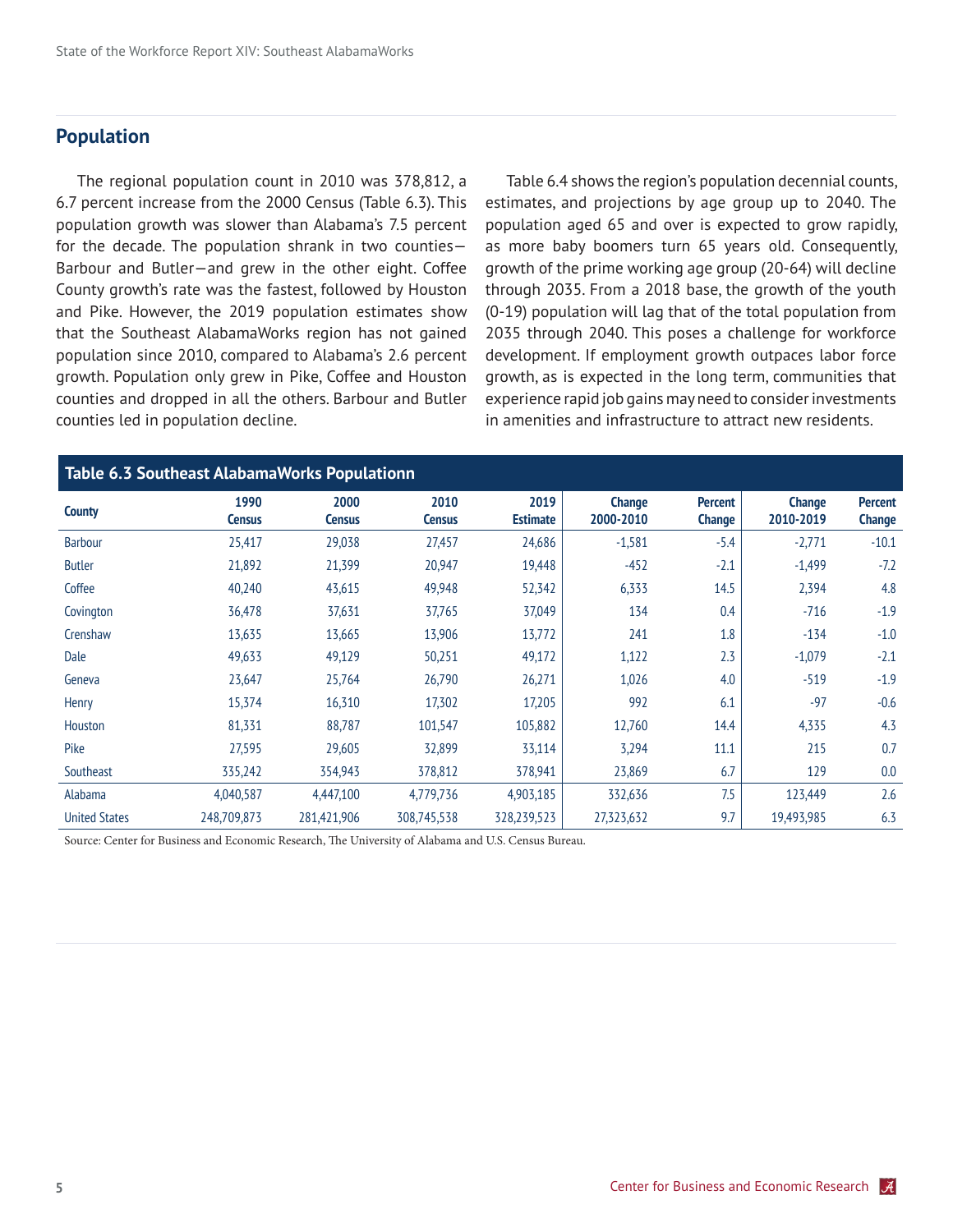| Table 6.4 Population by Age Group and Projections |         |         |         |         |         |         |         |
|---------------------------------------------------|---------|---------|---------|---------|---------|---------|---------|
| <b>Age Group</b>                                  | 2000    | 2010    | 2018    | 2028    | 2030    | 2035    | 2040    |
| $0 - 19$                                          | 99,539  | 99,724  | 93,471  | 97,822  | 97,798  | 97,853  | 99,001  |
| $20 - 24$                                         | 22,517  | 25,330  | 25,100  | 25,272  | 25,389  | 26,368  | 26,491  |
| $25 - 29$                                         | 23,073  | 24,775  | 25,346  | 23,213  | 23,451  | 23,902  | 24,994  |
| $30 - 34$                                         | 22,950  | 22,889  | 22,783  | 23,242  | 23,435  | 24,146  | 24,689  |
| 35-39                                             | 26,195  | 23,690  | 22,807  | 22,841  | 23,022  | 23,641  | 24,473  |
| $40 - 44$                                         | 26,627  | 23,641  | 21,805  | 23,297  | 22,683  | 23,198  | 23,936  |
| 45-49                                             | 24,599  | 26,680  | 23,756  | 23,449  | 24,443  | 22,832  | 23,449  |
| $50 - 54$                                         | 23,261  | 27,014  | 23,884  | 22,248  | 21,945  | 24,387  | 22,862  |
| 55-59                                             | 18,818  | 24,750  | 25,392  | 22,457  | 22,518  | 21,844  | 24,335  |
| $60 - 64$                                         | 16,169  | 23,199  | 24,803  | 23,223  | 22,146  | 22,391  | 21,793  |
| $65+$                                             | 51,195  | 57,120  | 68,863  | 82,184  | 84,710  | 86,557  | 87,542  |
| <b>20-64 Total</b>                                | 204,209 | 221,968 | 215,676 | 209,242 | 209,032 | 212,709 | 217,022 |
| <b>Total Population</b>                           | 354,943 | 378,812 | 378,010 | 389,248 | 391,540 | 397,119 | 403,565 |
| Change from 2018                                  |         |         |         |         |         |         |         |
| $0 - 19$                                          |         |         |         | 4.7%    | 4.6%    | 4.7%    | 5.9%    |
| $20 - 64$                                         |         |         |         | $-3.0%$ | $-3.1%$ | $-1.4%$ | 0.6%    |
| <b>Total Population</b>                           |         |         |         | 3.0%    | 3.6%    | 5.1%    | 6.8%    |

Source: Center for Business and Economic Research, The University of Alabama and U.S. Census Bureau.

### **Educational Attainment**

Educational attainment of Southeast AlabamaWorks residents who were 25 years old and over in 2014 to 2018 is shown in Table 6.5 and Figure 6.6. Of this population, 83.2 percent graduated from high school and 18.5 percent held a bachelor's or higher degree. This is below the state's educational attainment of 85.8 percent of the population with a high school diploma and 24.9 percent with a bachelor's degree or higher. Coffee County had the highest

**Underemployment and Available Labor**

Labor force data are often limited to information on the employed and the unemployed that is available from government sources. However, this information is not complete from the perspective of employers. New or expanding employers are also interested in underemployment because current workers are potential employees. In fact, experience requirements in job ads are evidence that many prospective employers look beyond the unemployed for workers.

percentages of high school graduates, followed by Dale and Houston. Pike County had the highest percentage of people with a bachelor's degree or higher followed by Coffee and Houston. Barbour County had the lowest percentage of high school graduates, and Geneva had the lowest percentage with a bachelor's degree or higher. Educational attainment is important as skills rise with education, and high-wage jobs demand more skill sets.

Workers in occupations that underutilize their experience, training, and skills are underemployed. These workers might look for other work because their current wages are below what they believe they can earn or because they do not wish to be underemployed. Underemployment occurs for various reasons including (i) productivity growth, (ii) spousal employment and income, and (iii) family constraints or personal preferences. Underemployment is unique in different areas because of the various contributing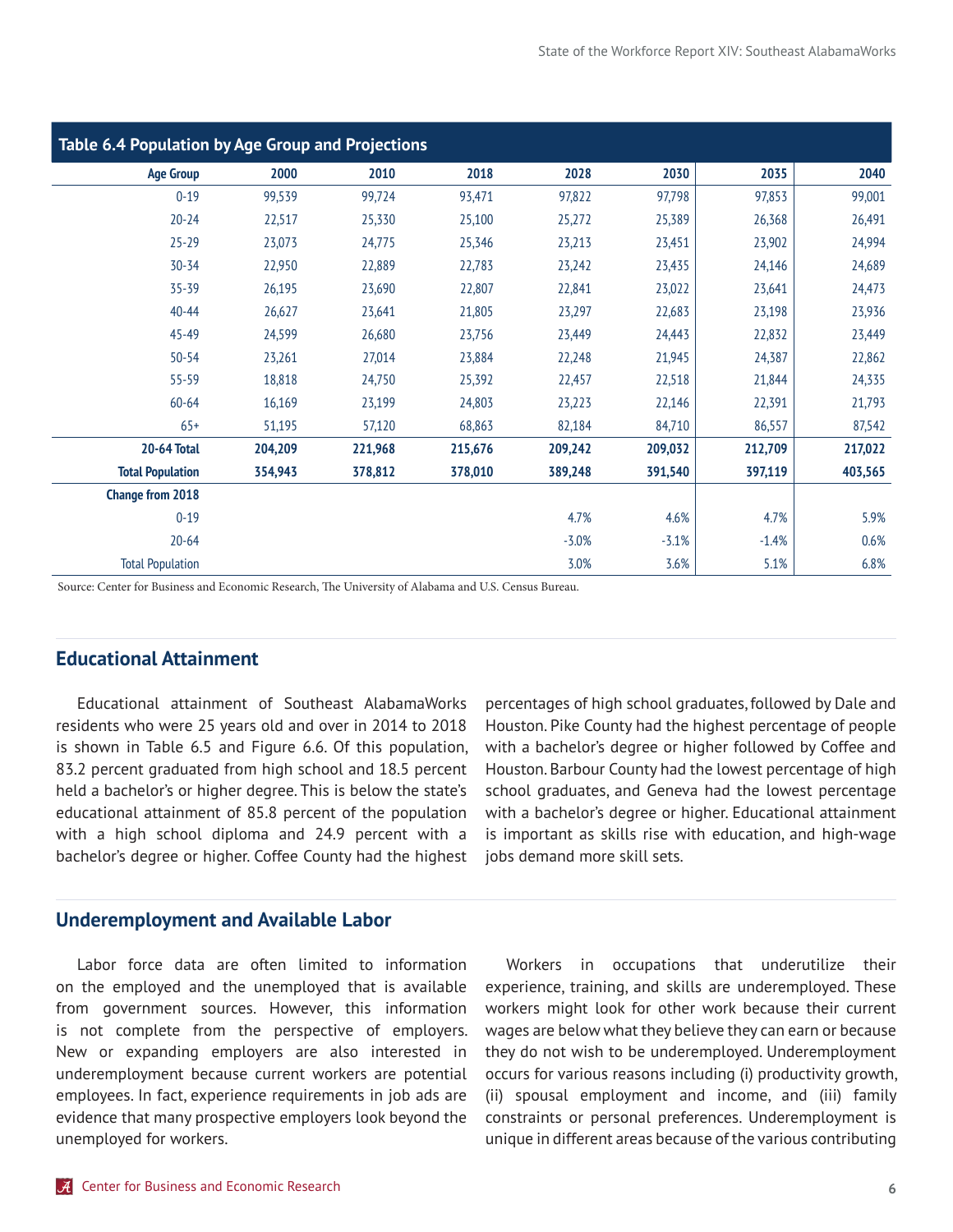# **Per Capita Income**

Per capita income (PCI) in Southeast AlabamaWorks was \$39,050 in 2018 (Figure 6.4), up 39.3 percent from 2005, but \$3,188 or 7.5 percent below the state average of \$42,238. Per capita income by county for the region is shown in Figure 6.5. Coffee County had the highest PCI with \$43,094, followed by Houston at \$42,398 and Henry with \$40,360. Geneva County had the lowest PCI with \$35,192 followed by Barbour County at \$35,199. Only Coffee and Houston counties had PCI above the state average.



Source: U.S. Bureau of Economic Analysis and Center for Business and Economic Research, The University of Alabama.



### **Figure 6.5 County Per Capita Income, 2018**

Source: U.S. Bureau of Economic Analysis and Center for Business and Economic Research, The University of Alabama.



Source: Center for Business and Economic Research, The University of Alabama and U.S. Census Bureau, American Community Survey.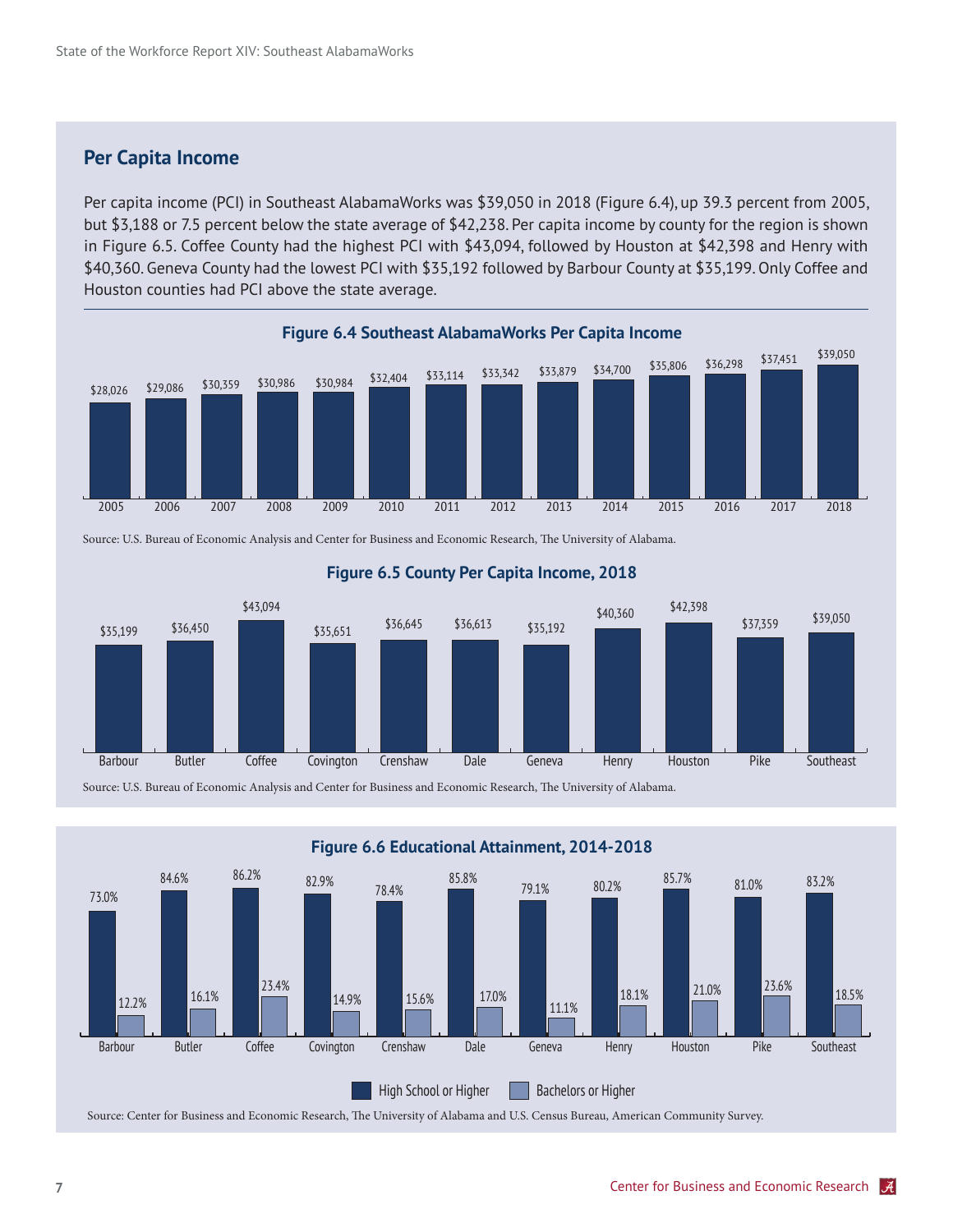| Table 6.5 Educational Attainment of Population 25 Years and Over, 2014-2018 |                |               |               |                  |                 |             |                |              |                |             |                  |
|-----------------------------------------------------------------------------|----------------|---------------|---------------|------------------|-----------------|-------------|----------------|--------------|----------------|-------------|------------------|
|                                                                             | <b>Barbour</b> | <b>Butler</b> | <b>Coffee</b> | <b>Covington</b> | <b>Crenshaw</b> | <b>Dale</b> | Geneva         | <b>Henry</b> | <b>Houston</b> | <b>Pike</b> | <b>Southeast</b> |
| <b>Total</b>                                                                | 18,173         | 13,888        | 34,912        | 26,438           | 9,675           | 33,382      | 18,598         | 12,167       | 71,698         | 19,258      | 258,189          |
| No schooling completed                                                      | 380            | 212           | 411           | 284              | 219             | 457         | 213            | 281          | 987            | 265         | 3,709            |
| Nursery to 4th grade                                                        | 242            | 46            | 79            | 124              | 54              | 142         | 261            | 111          | 217            | 112         | 1,388            |
| 5th and 6th grade                                                           | 174            | 71            | 251           | 338              | 145             | 293         | 198            | 130          | 463            | 163         | 2,226            |
| 7th and 8th grade                                                           | 694            | 258           | 776           | 912              | 389             | 625         | 723            | 262          | 1,228          | 380         | 6,247            |
| 9th grade                                                                   | 789            | 411           | 824           | 680              | 151             | 504         | 456            | 418          | 1,509          | 614         | 6,356            |
| 10th grade                                                                  | 913            | 323           | 953           | 973              | 413             | 830         | 848            | 487          | 2,034          | 589         | 8,363            |
| 11th grade                                                                  | 1,134          | 448           | 840           | 856              | 468             | 1,219       | 781            | 470          | 2,282          | 862         | 9,360            |
| 12th grade, no diploma                                                      | 575            | 372           | 699           | 363              | 252             | 662         | 411            | 253          | 1,541          | 675         | 5,803            |
| High school graduate/<br>equivalent                                         | 6,486          | 6,091         | 9,723         | 9,368            | 3,753           | 10,924      | 6,924          | 4,081        | 22,680         | 6,405       | 86,435           |
| Some college, less than<br>1 year                                           | 1,257          | 526           | 2,263         | 2,051            | 478             | 2,556       | 1,265          | 824          | 4,736          | 959         | 16,915           |
| Some college, 1+ years,<br>no degree                                        | 2,030          | 1,820         | 5,856         | 3,870            | 1,196           | 6,164       | 2,678          | 1,734        | 12,257         | 2,616       | 40,221           |
| Associate degree                                                            | 1,279          | 1,075         | 4,062         | 2,667            | 652             | 3,316       | 1,777          | 929          | 6,688          | 1,082       | 23,527           |
| Bachelor's degree                                                           | 1,417          | 1,344         | 5,439         | 2,539            | 1,100           | 3,739       | 1,298          | 1,300        | 9,505          | 2,846       | 30,527           |
| Master's degree                                                             | 606            | 655           | 2,225         | 1,063            | 348             | 1,548       | 685            | 718          | 4,015          | 1,180       | 13,043           |
| Professional school<br>degree                                               | 92             | 136           | 310           | 257              | 35              | 263         | 77             | 130          | 1,101          | 165         | 2,566            |
| Doctorate degree                                                            | 105            | 100           | 201           | 93               | 22              | 140         | $\overline{3}$ | 39           | 455            | 345         | 1,503            |

Source: Center for Business and Economic Research, The University of Alabama and U.S. Census Bureau, American Community Survey.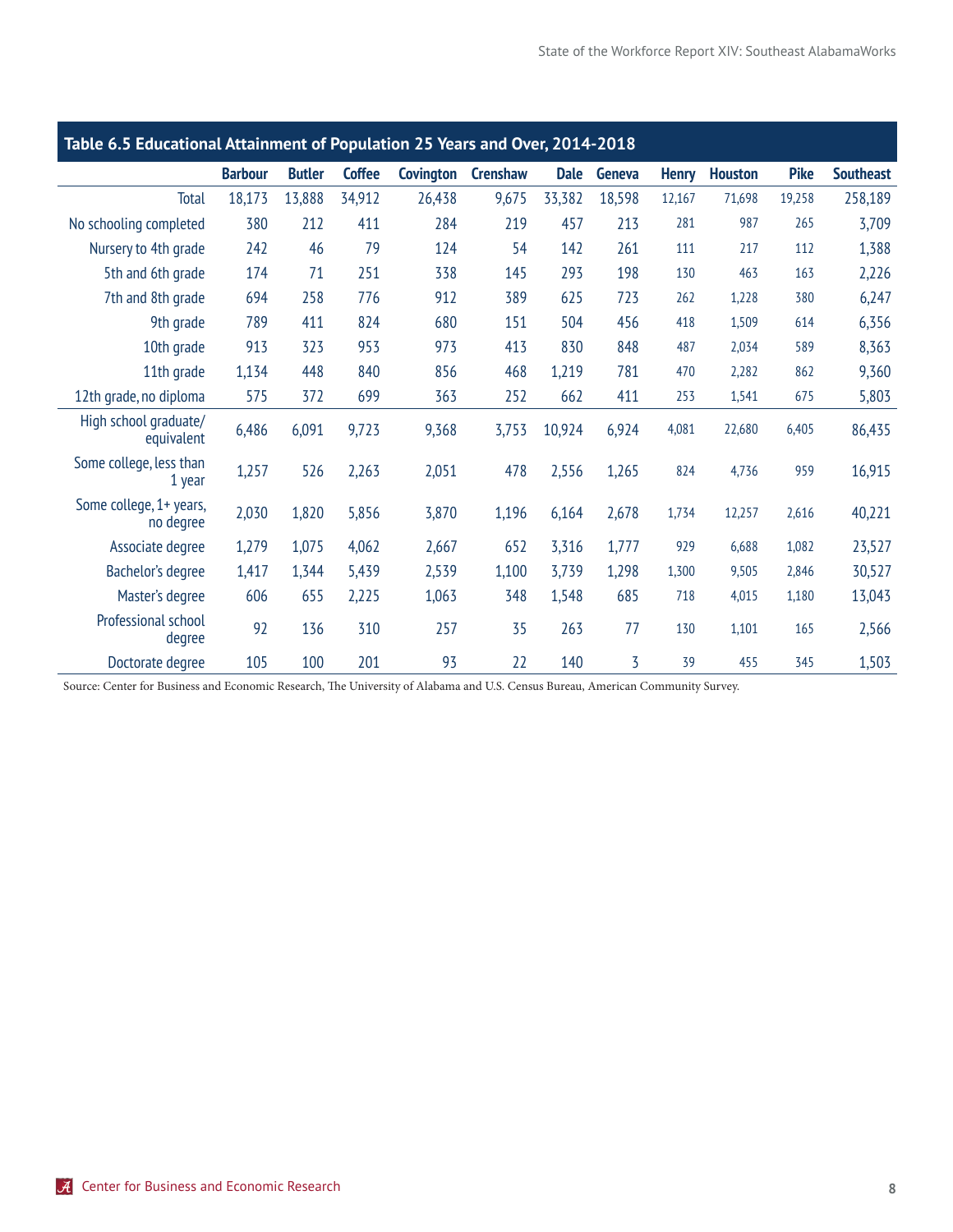factors combined with each area's economic, social, and geographic characteristics.

The existence of underemployment identifies economic potential that is not being realized. It is extremely difficult to measure this economic potential because of uncertainties regarding additional income that the underemployed can bring to an area. It is clear, however, that underemployment provides opportunities for selective job creation and economic growth. A business that needs skills prevalent among the underemployed could locate in areas with such workers regardless of the local unemployment rates. A low unemployment rate, which may falsely suggest limited labor availability, is therefore not a hindrance to the business.

The underemployed present a significant labor pool because they tend to respond to job opportunities that they believe are better for reasons that include (i) higher income, (ii) more benefits, (iii) superior terms and conditions of employment, and (iv) a better match with skills, training, and experience. The underemployed also create opportunities for entry level workers as they leave lower-paying jobs for better-paying ones. Even if their previously held positions are lost or not filled (perhaps due to low unemployment or adverse economic conditions), there is economic growth in gaining higher-paying jobs. Such income growth boosts consumption, savings, and tax collections. Quantifying the size of the underemployed is a necessary first step in considering this group for economic development, workforce training, planning, and other purposes. It is important to note that the underemployed can take on more responsibilities and earn more income, but they cannot be counted on to address possible future worker shortages as they are already employed.

Southeast AlabamaWorks had an underemployment rate of 20.9 percent in 2019. Applying this rate to March 2020 labor force data means that 31,959 employed residents were underemployed (Table 6.6). Adding the unemployed gives a total available labor pool of 37,456 for the region. This larger labor pool is 6.8 times the number of unemployed and is a more realistic measure of the available labor pool in the region. Prospective employers must be able to offer the underemployed higher wages, better benefits or terms of employment, or some other incentives to induce them to change jobs. County underemployment rates ranged from 12.5 percent for Geneva County to 32.1 percent for Barbour. Crenshaw County had the smallest available labor pool while Houston had the largest. The underemployed workers are willing to extend their commute for a better job. For the one-way commute, 42.7 percent are prepared to travel for 20 or more minutes longer and 36.6 percent will go 20 or more extra miles. In contrast, 39.3 percent of all workers are willing to commute 20 or more minutes and 32.3 percent will go 20 or more miles.

The underemployment rates for counties, AlabamaWorks regions, and the state were determined from an extensive survey of the state's workforce. A total of 941 complete responses were obtained from Southeast AlabamaWorks. Over 51percent (484 respondents) were employed, of whom 101 stated that they were underemployed. The primary reasons given for being underemployed listed in order of popularity are low wages at the available jobs, a lack of job opportunities in their area, living too far from jobs, childcare responsibilities, other family or personal obligations, retirement, and owning a house in their area. Ongoing economic development efforts can help in this regard. Nonworkers cite retirement and disability or other health concerns as the main reasons for their status, but some also cite social security limitations as an additional key factor. Such workers may become part of the labor force if their problems can be addressed. Indeed, a recent study found that the flow of labor force nonparticipants to employment

| Table 6.6 Underemployed and Available Labor by County |                  |                |               |               |                  |          |             |        |              |                |             |
|-------------------------------------------------------|------------------|----------------|---------------|---------------|------------------|----------|-------------|--------|--------------|----------------|-------------|
|                                                       | <b>Southeast</b> | <b>Barbour</b> | <b>Butler</b> | <b>Coffee</b> | <b>Covington</b> | Crenshaw | <b>Dale</b> | Geneva | <b>Henry</b> | <b>Houston</b> | <b>Pike</b> |
| Labor force                                           | 158.629          | 8.434          | 9.148         | 20.887        | 15,269           | 21.402   | 20.308      | 10.786 | 6,807        | 45.446         | 15,276      |
| Employed                                              | 153,132          | 8.085          | 8.743         | 20.216        | 14,698           | 6,057    | 19,658      | 10.443 | 6.547        | 43.949         | 14.736      |
| Underemployment rate                                  | 20.9%            | 32.1%          | 14.6%         | 20.8%         | 14.3%            | 21.4%    | 20.4%       | 12.5%  | 23.3%        | 21.5%          | 24.1%       |
| Underemployed workers                                 | 31,959           | 2.594          | 1,279         | 4,211         | 2,100            | L.298    | 4,012       | 1,305  | 1,523        | 9.467          | 3,547       |
| <b>Unemployed</b>                                     | 5.497            | 349            | 405           | 671           | 571              | 211      | 650         | 343    | 260          | 1.497          | 540         |
| Available labor pool                                  | 37.456           | 2.943          | 1.684         | 4,882         | 2,671            | 1.509    | 4,662       | 1.648  | 1.783        | 10.964         | 4,087       |

Note: Rounding errors may be present. Based on March 2020 labor force data and 2019/2020 underemployment rates. Source: Center for Business and Economic Research, The University of Alabama and Alabama Department of Labor.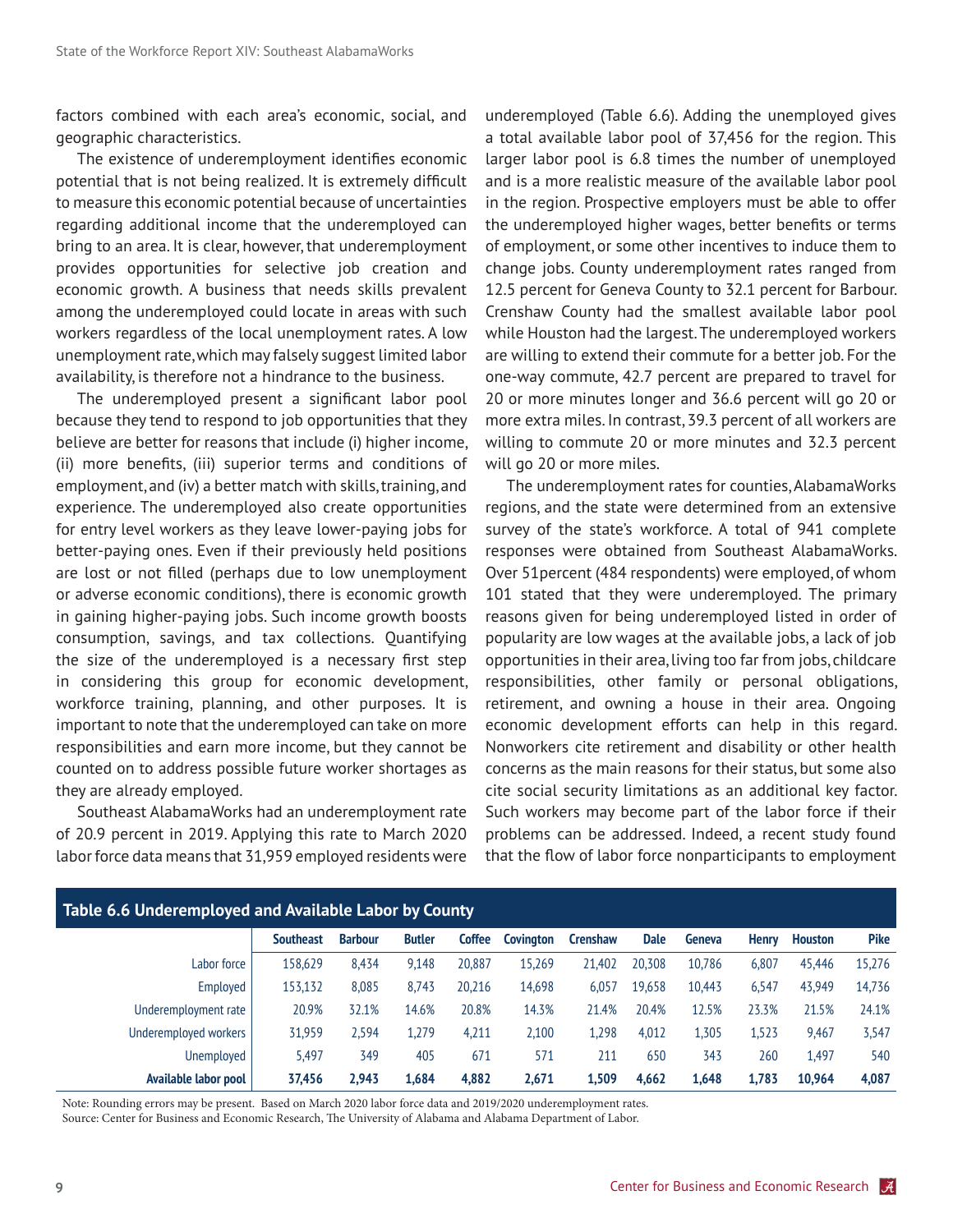status was 60.0 percent more than that of unemployed workers who gained employment. $^3$  This implies that the region's available labor pool could be larger than estimated in this report.

A comparison of underemployed workers to the overall workforce in Southeast AlabamaWorks shows that:

- Fewer work full-time and more of the part-timers would like to work full-time.
- Fewer hold multiple jobs.
- They commute shorter distances and lesser times.
- More work in community and social services; arts, design, entertainment, sports, and media; healthcare support; food preparation and serving related; personal care and service; office and administrative support; farming, fishing, and forestry; installation, maintenance, and repair; production; and other occupations.
- They have shorter job tenure and earn less.
- By industry more are in agriculture, forestry, fishing, and hunting; manufacturing; wholesale trade; information; administrative and support and waste management and remediation services; health care and social assistance; arts, entertainment, and recreation; accommodation and food services; public administration; and other services.
- Fewer believe their jobs fit well with their education and training, skills, and experience.
- More believe they are qualified for a better job based on their education and training and skills.
- More would leave their current jobs for a higher income if the offer pays up to 5 percent more.
- More are willing to extend their commute time and distance for a better job.
- Fewer are satisfied with their current jobs.
- More have sought better jobs in the preceding quarter.
- More are willing to train for a better job.
- Fewer are married and more are female.
- Their median age (54) is a year lower than that of all workers.
- More are African Americans or other nonwhite ethnicities.
- They have slightly lower educational attainment.

Table 6.7 shows the detailed survey results on job satisfaction and willingness to train. Responses for overall job satisfaction as well as various aspects of the job were obtained. In general, most of the region's workers (80.8 percent) are satisfied or completely satisfied with their jobs. Workers are most satisfied with the work they do and least satisfied with their earnings. Fewer (62.4 percent) underemployed workers are satisfied with their jobs. The underemployed are also most satisfied with the work they do and most dissatisfied with their earnings.

Workers are generally willing to train for a new or better job, with the underemployed being more willing (59.8 percent vs. 52.8 percent). However, the willingness to train is strongly influenced by who pays for the cost of training. Workers typically do not wish to pay for the training, and so their willingness is highest when the cost is fully borne by the government and lowest when the trainee must pay the full costs. Underemployed workers are more willing to train for a new or better job irrespective of who bears the cost of training. The results show that workers expect the government to bear at least part of the training cost. This expectation may result from worker awareness of government workforce programs that provide such assistance.

<sup>3</sup> Canon, M.E., Kudlyak, M., and Reed, M. (2014). Not Everyone Who Joins the Ranks of the Employed was "Unemployed", *The Regional Economist*, January.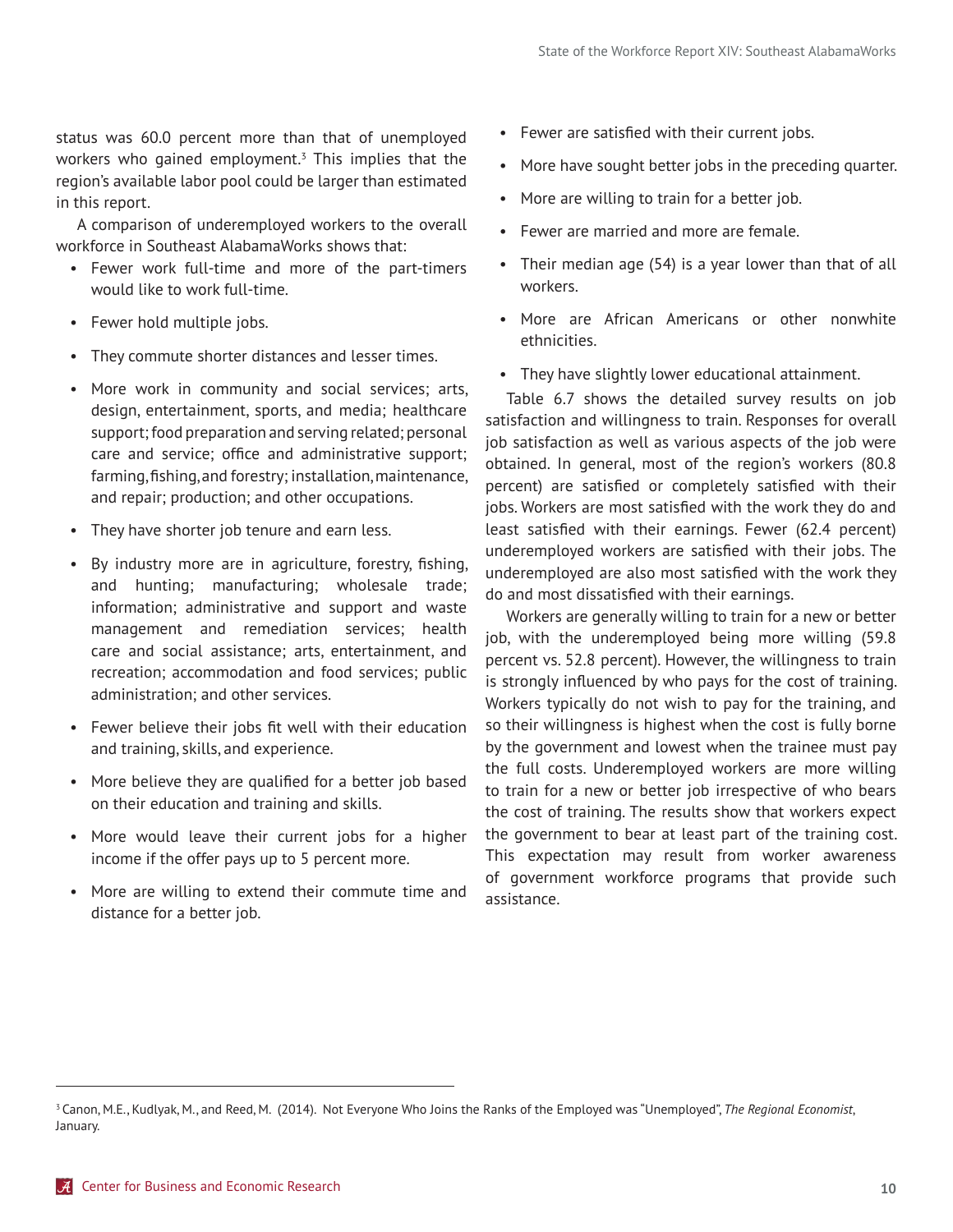### Table 6.7 Job Satisfaction and Willingness to Train (Percent)

|                           |                                          | <b>Job Satisfaction</b> |                |                  |                                       |
|---------------------------|------------------------------------------|-------------------------|----------------|------------------|---------------------------------------|
|                           | <b>Completely</b><br><b>Dissatisfied</b> | <b>Dissatisfied</b>     | <b>Neutral</b> | <b>Satisfied</b> | <b>Completely</b><br><b>Satisfied</b> |
| <b>Employed</b>           |                                          |                         |                |                  |                                       |
| Overall                   | 3.3                                      | 3.3                     | 12.6           | 26.5             | 54.3                                  |
| Earnings                  | 5.8                                      | 9.1                     | 19.2           | 26.5             | 39.1                                  |
| Retention                 | 2.3                                      | 5.0                     | 6.6            | 15.7             | 68.6                                  |
| Work                      | 1.5                                      | 1.5                     | 7.4            | 22.3             | 66.9                                  |
| Hours                     | 1.5                                      | 3.5                     | 10.3           | 21.3             | 63.4                                  |
| Shift                     | 2.5                                      | 3.1                     | 7.4            | 16.9             | 69.6                                  |
| Conditions                | 3.5                                      | 3.5                     | 11.4           | 24.4             | 56.8                                  |
| <b>Commuting Distance</b> | 4.8                                      | 3.1                     | 10.3           | 12.2             | 69.4                                  |
| <b>Underemployed</b>      |                                          |                         |                |                  |                                       |
| <b>Overall</b>            | 8.9                                      | 6.9                     | 21.8           | 24.8             | 37.6                                  |
| Earnings                  | 14.9                                     | 18.8                    | 23.8           | 17.8             | 24.8                                  |
| Retention                 | 4.0                                      | 11.9                    | 17.8           | 17.8             | 52.5                                  |
| Work                      | 4.0                                      | $1.0\,$                 | 11.9           | 28.7             | 54.5                                  |
| <b>Hours</b>              | 5.9                                      | 5.9                     | 17.8           | 15.8             | 54.5                                  |
| Shift                     | 7.9                                      | 5.9                     | 13.9           | 12.9             | 58.4                                  |
| Conditions                | 8.9                                      | 7.9                     | 17.8           | 26.7             | 36.6                                  |
| <b>Commuting Distance</b> | 7.9                                      | 5.0                     | 12.9           | 6.9              | 67.3                                  |

| <b>Willingness to Train</b>                                                                   |      |      |      |      |      |  |  |  |  |
|-----------------------------------------------------------------------------------------------|------|------|------|------|------|--|--|--|--|
| <b>Completely</b><br><b>Unwilling</b><br><b>Willing</b><br><b>Neutral</b><br><b>Unwilling</b> |      |      |      |      |      |  |  |  |  |
| <b>Employed</b>                                                                               |      |      |      |      |      |  |  |  |  |
| For a new or better job                                                                       | 23.5 | 5.9  | 16.1 | 11.5 | 41.1 |  |  |  |  |
| If paid by trainee                                                                            | 41.2 | 20.8 | 20.8 | 5.1  | 8.3  |  |  |  |  |
| If paid by trainee and government                                                             | 13.7 | 9.9  | 36.7 | 17.6 | 19.5 |  |  |  |  |
| If paid by government                                                                         | 3.2  | 3.8  | 10.5 | 16.9 | 64.2 |  |  |  |  |
| <b>Underemployed</b>                                                                          |      |      |      |      |      |  |  |  |  |
| For a new or better job                                                                       | 16.1 | 2.3  | 21.8 | 9.2  | 50.6 |  |  |  |  |
| If paid by trainee                                                                            | 32.9 | 20.6 | 19.2 | 8.2  | 12.3 |  |  |  |  |
| If paid by trainee and government                                                             | 11.0 | 5.5  | 38.4 | 16.4 | 26.0 |  |  |  |  |
| If paid by government                                                                         | 0.0  | 4.1  | 9.6  | 19.2 | 67.1 |  |  |  |  |

Note: Rounding errors may be present.

Source: Center for Business and Economic Research, The University of Alabama.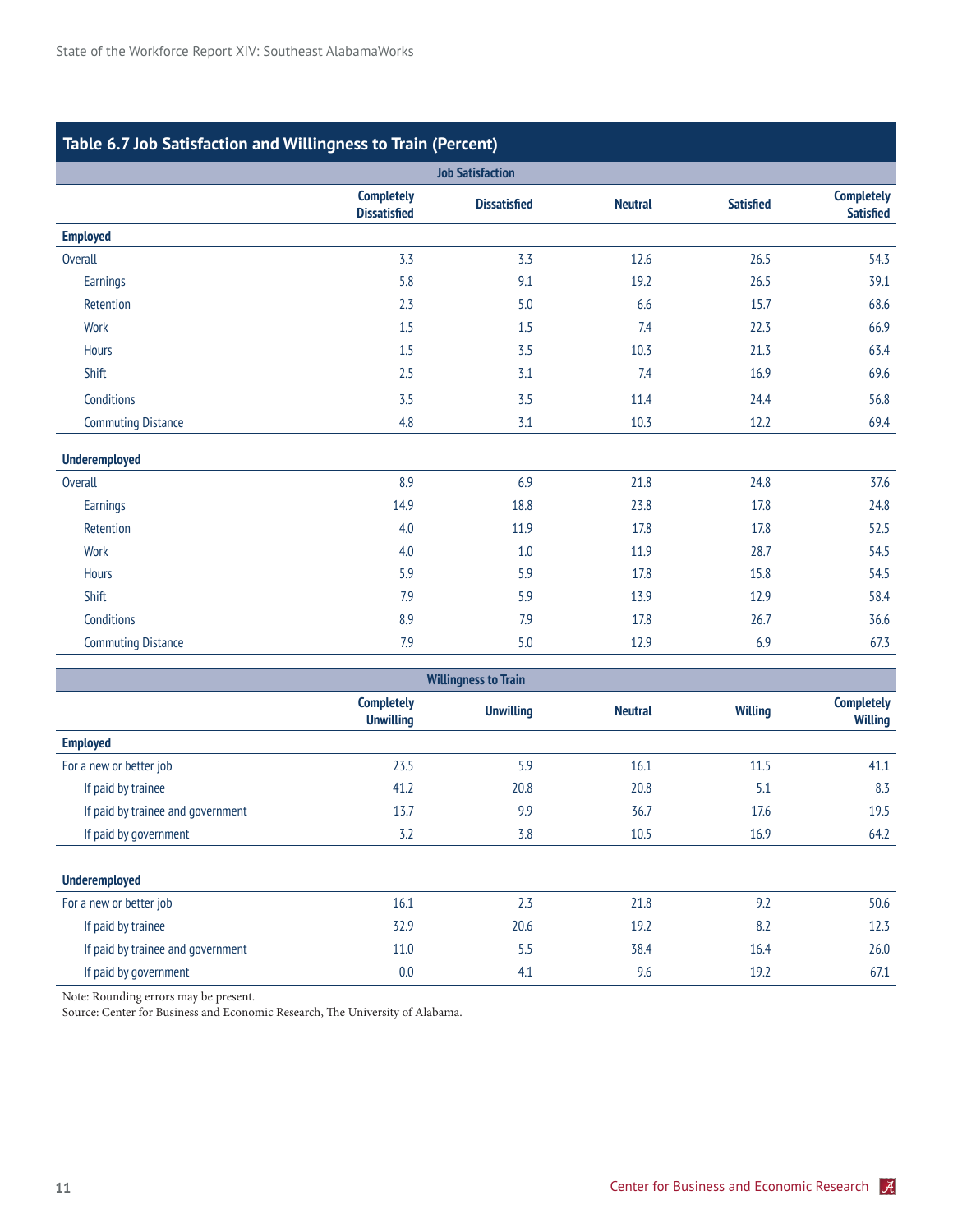# **WORKFORCE DEMAND**

### **Industry Mix**

The manufacturing sector was the largest Southeast AlabamaWorks employer with 22,996 jobs in the first quarter of 2019 (Table 6.8). Rounding out the top five industries by employment are health care and social assistance, retail trade, accommodation and food services, and educational services. These five industries provided 84,069 jobs, or 64.0 percent of the regional total. The average monthly wage across all industries in the region was  $$3,179$ ; the three leading employers—manufacturing, health care and social assistance, and educational services—paid more than the average. The highest average monthly wages were in utilities at  $$8,554$ ; finance and insurance at  $$4,578$ ; mining at  $$4,564$ ; wholesale trade at  $$4,336$ ; and professional, scientific, and technical services at \$4,115. Accommodation

and food services paid the least at \$1,153. New hire monthly earnings averaged \$2,059, or 64.8 percent of the region's average monthly wage. Utilities had the highest average monthly new hire wages with \$4,599, followed by mining at \$4,473 and wholesale trade at \$3,251. At \$679 arts, entertainment, and recreation paid newly hired workers the least.

By broad industry classification, service providing industries accounted for 71.8 percent of jobs in the first quarter of 2019 (Figure 6.7). Goods producing industries were next with 23.1 percent, and public administration accounted for 5.1 percent. The distribution is for all nonagricultural jobs in the Southeast AlabamaWorks region, but there is significant variation by county.

| $\frac{1}{2}$                                                                         |                         |              |                |                                       |                                                    |
|---------------------------------------------------------------------------------------|-------------------------|--------------|----------------|---------------------------------------|----------------------------------------------------|
| <b>Industry by 2-digit NAICS Code</b>                                                 | <b>Total Employment</b> | <b>Share</b> | <b>Rank</b>    | <b>Average Monthly</b><br><b>Wage</b> | <b>Average Monthly New</b><br><b>Hire Earnings</b> |
| 11 Agriculture, Forestry, Fishing and Hunting                                         | 2,233                   | 1.70%        | 15             | \$3,129                               | \$2,764                                            |
| 21 Mining                                                                             | 215                     | 0.16%        | 20             | \$4,564                               | \$4,473                                            |
| 22 Utilities                                                                          | 2,248                   | 1.71%        | 14             | \$8,554                               | \$4,599                                            |
| 23 Construction                                                                       | 4,879                   | 3.72%        | 10             | \$3,456                               | \$3,060                                            |
| 31-33 Manufacturing                                                                   | 22,996                  | 17.52%       | 1              | \$3,717                               | \$2,601                                            |
| 42 Wholesale Trade                                                                    | 4,939                   | 3.76%        | 9              | \$4,336                               | \$3,251                                            |
| 44-45 Retail Trade                                                                    | 17,115                  | 13.04%       | 3              | \$2,340                               | \$1,552                                            |
| 48-49 Transportation and Warehousing                                                  | 6,887                   | 5.25%        | 6              | \$3,772                               | \$3,007                                            |
| 51 Information                                                                        | 1,018                   | 0.78%        | 17             | \$3,796                               | \$2,251                                            |
| 52 Finance and Insurance                                                              | 3,048                   | 2.32%        | 12             | \$4,578                               | \$2,929                                            |
| 53 Real Estate and Rental and Leasing                                                 | 1,243                   | 0.95%        | 16             | \$3,235                               | \$2,193                                            |
| 54 Professional, Scientific, and Technical Services                                   | 3,977                   | 3.03%        | 11             | \$4,115                               | \$2,684                                            |
| 55 Management of Companies and Enterprises                                            | 762                     | 0.58%        | 19             | \$3,626                               | \$2,228                                            |
| 56 Administrative and Support and Waste Management and<br><b>Remediation Services</b> | 5,566                   | 4.24%        | 8              | \$2,049                               | \$1,687                                            |
| <b>61 Educational Services</b>                                                        | 11,857                  | 9.03%        | 5              | \$3,301                               | \$1,842                                            |
| 62 Health Care and Social Assistance                                                  | 19,920                  | 15.17%       | 2              | \$3,412                               | \$2,545                                            |
| 71 Arts, Entertainment, and Recreation                                                | 775                     | 0.59%        | 18             | \$1,186                               | \$679                                              |
| 72 Accommodation and Food Services                                                    | 12,181                  | 9.28%        | 4              | \$1,153                               | \$983                                              |
| 81 Other Services (except Public Administration)                                      | 2,695                   | 2.05%        | 13             | \$2,618                               | \$1,764                                            |
| 92 Public Administration                                                              | 6,739                   | 5.13%        | $\overline{7}$ | \$2,749                               | \$1,934                                            |
| <b>ALL INDUSTRIES</b>                                                                 | 131,291                 | 100.00%      |                | \$3,179                               | \$2,059                                            |

# **Table 6.8 Industry Mix (First Quarter 2019)**

Note: Rounding errors may be present.

Source: Alabama Department of Labor and U.S. Census Bureau.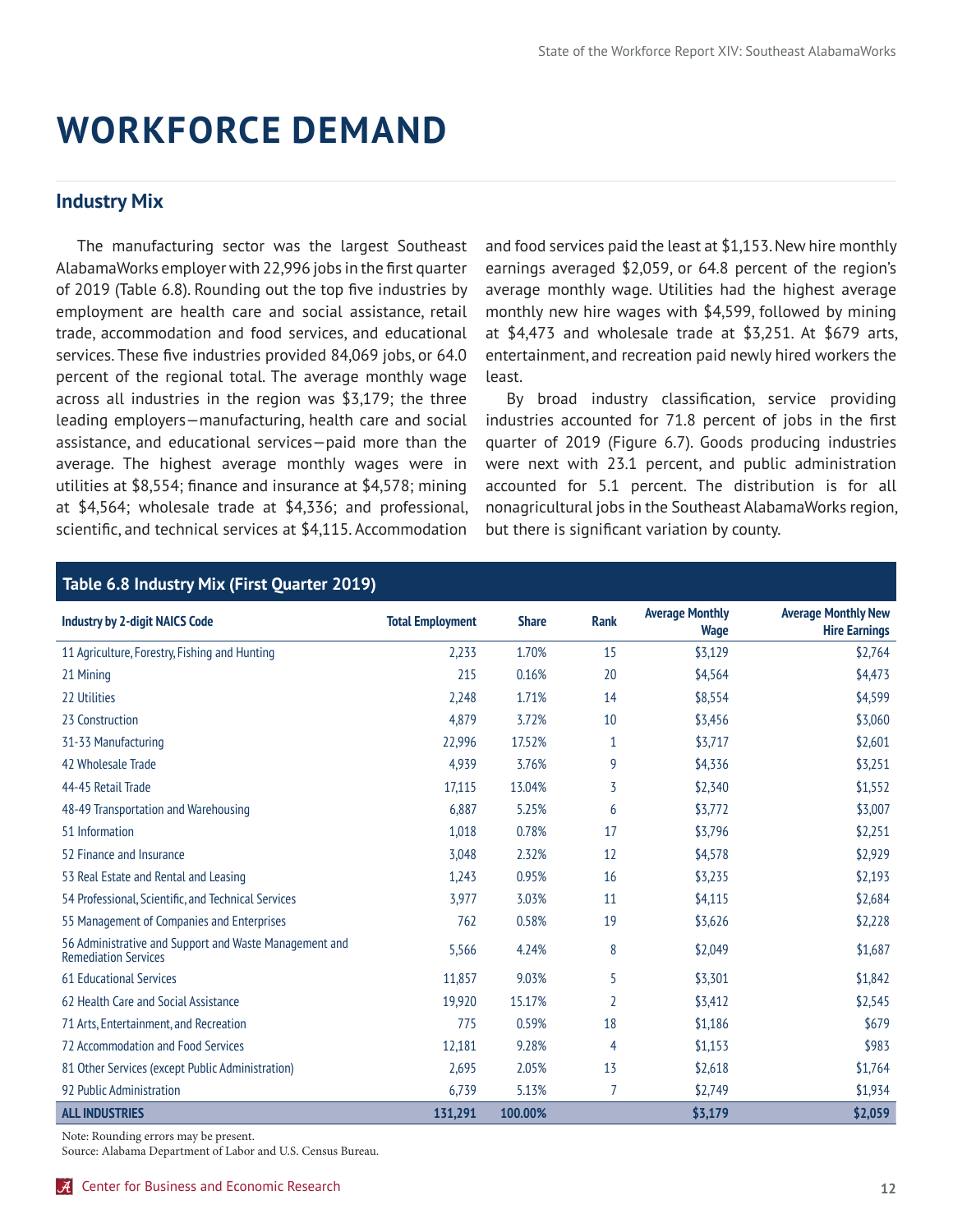

## **Job Creation and Net Job Flows**

On average, 5,771 jobs were created per quarter from second quarter 2001 to first quarter 2019 (Figure 6.8); quarterly net job flows averaged 441 (Figure 6.8). Job creation refers to the number of new jobs that are created either by new area businesses or through the expansion of existing firms. Net job flows reflect the difference between current and previous employment at all businesses. Quarterly net job flows generally reflect trends in job

creation over the period, and both have been fluctuating without significant gains since they declined due to the 2007 economic recession. Both regional job creation and job flows were significantly up in the second quarter of 2018, but dropped in the third quarter and have stayed lower through the first quarter of 2019. Quarterly net job flows have fluctuated considerably throughout the period, ranging from a loss of 2,457 to a gain of 2,323.

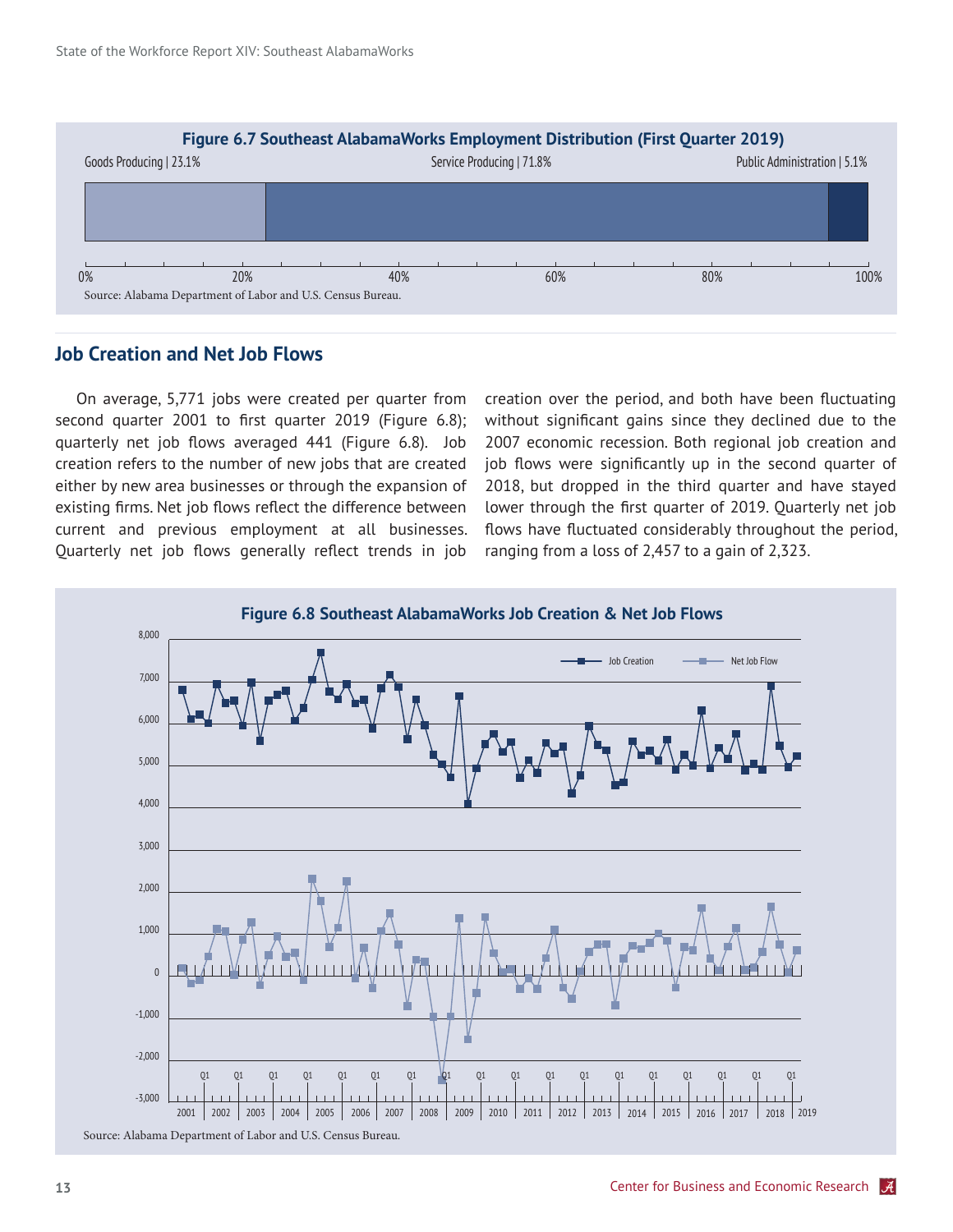### **High-Demand, Fast-Growing, High-Earning, and Sharp-Declining Occupations**

Southeast AlabamaWorks has 633 single occupations based on 2018 to 2028 occupational projections. Table 6.9 shows the 40 occupations that are expected to be in highdemand, ranked by projected average annual job openings over the same period. About half of these occupations are related to three of the five largest employment sectors identified earlier: manufacturing, health care and social assistance, and accommodation and food services (Table 6.8). Thus, these sectors will continue to be major employers in the region.

The top five high-demand occupations are Combined Food Preparation and Serving Workers, Including Fast Food; Retail Salespersons; Laborers and Freight, Stock, and Material Movers, Hand; Heavy and Tractor-Trailer Truck Drivers; and Janitors and Cleaners, Except Maids and Housekeeping Cleaners. Six of the top 40 high-demand occupations are also in the top 20 fast-growing category. This means that these six occupations have a minimum annual growth rate of 1.63 percent, much faster than the regional and state occupational growth rates of 0.30 percent and 0.48 percent, respectively.

The 20 fastest growing occupations ranked by projected growth of employment are listed in Table 6.10. Many of these occupations are related to the health care and social assistance industry. The top five fast-growing occupations are Dental Laboratory Technicians; Orthotists and Prosthetists; Medical Appliance Technicians; Occupational Therapy Assistants; and Physician Assistants.

Table 6.11 shows the top 50 selected highest earning occupations in the region. The top 50 high-earning occupations paid a minimum average salary of \$82,162 per year and maximum of \$306,097. These occupations are mainly in management, health, and computer fields. Seven of the top 10 listed are health occupations and the remainder are in management. Any discussion of earnings must consider that wages vary with experience. Occupations with the highest average wages may not necessarily have the highest entry-level wages.

The selected high-earning occupations are generally not fast-growing or in high-demand. Only one occupation— Nurse Practitioners—is in all three categories. Three occupations are both high-demand and high-earning, and three are fast-growing and high-earning.

Of the region's 633 single occupations, 131 are expected to decline over the 2018 to 2028 period. Employment in the 20 sharpest-declining occupations will fall by at least three percent over the period (Table 6.12). No efforts should be made to sustain these occupations because they are declining as a result of structural changes in the economy of the region.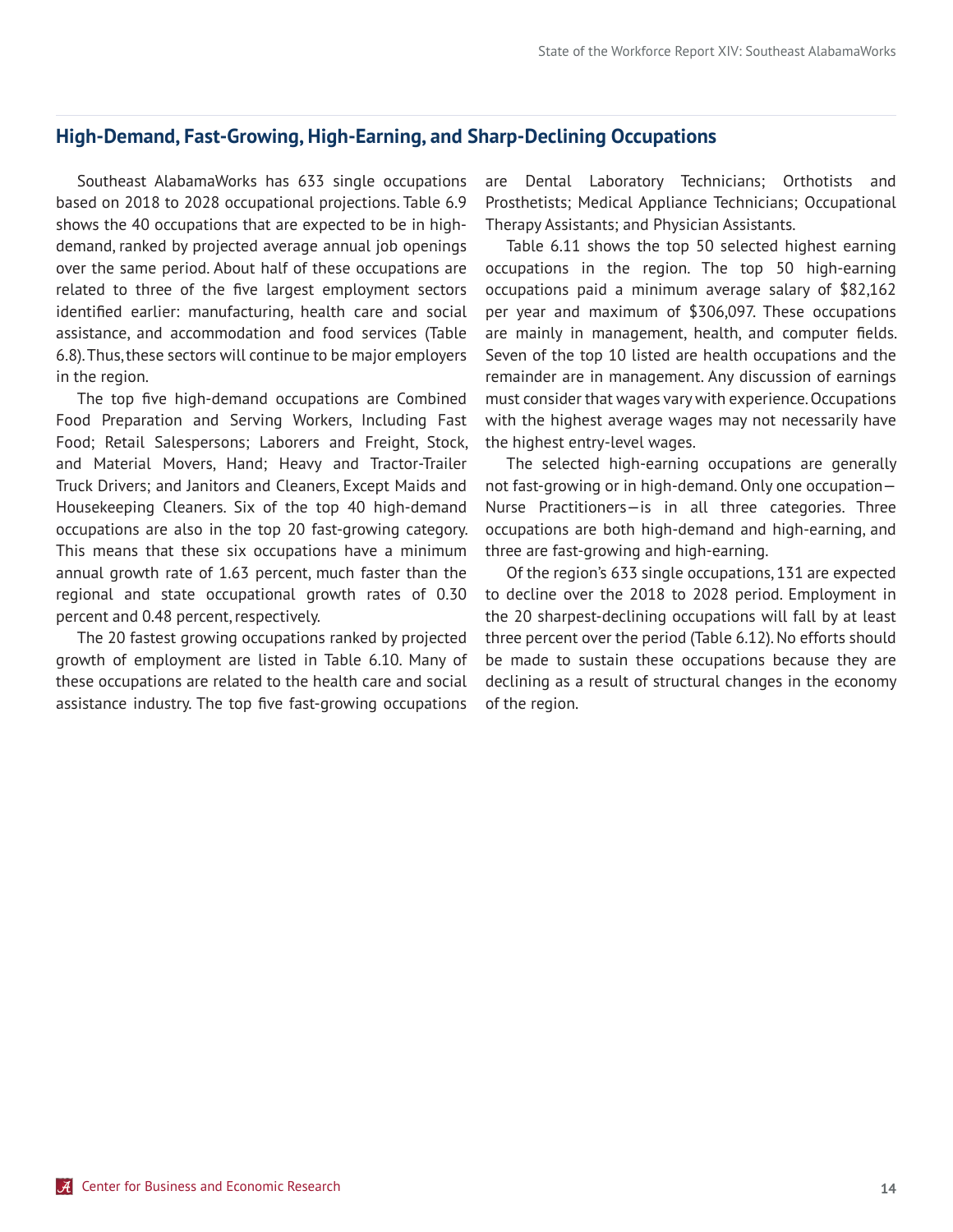### Table 6.9 Selected High-Demand Occupations (Base Year 2018 and Projected Year 2028)

|                                                                                              |              | <b>Average Annual Job Openings</b> |                           |
|----------------------------------------------------------------------------------------------|--------------|------------------------------------|---------------------------|
| <b>Occupation</b>                                                                            | <b>Total</b> | <b>Due to Growth</b>               | <b>Due to Separations</b> |
| Combined Food Preparation and Serving Workers, Including Fast Food                           | 830          | 45                                 | 785                       |
| <b>Retail Salespersons</b>                                                                   | 660          | 15                                 | 645                       |
| Laborers and Freight, Stock, and Material Movers, Hand                                       | 465          | 20                                 | 445                       |
| Heavy and Tractor-Trailer Truck Drivers                                                      | 450          | 15                                 | 440                       |
| Janitors and Cleaners, Except Maids and Housekeeping Cleaners                                | 290          | 10                                 | 280                       |
| Meat, Poultry, and Fish Cutters and Trimmers                                                 | 275          | 10                                 | 260                       |
| <b>Nursing Assistants</b>                                                                    | 250          | 5                                  | 240                       |
| <b>Registered Nurses</b>                                                                     | 245          | 30                                 | 210                       |
| Cooks, Restaurant                                                                            | 200          | 20                                 | 185                       |
| <b>Stock Clerks and Order Fillers</b>                                                        | 190          | 5                                  | 185                       |
| <b>Helpers--Production Workers</b>                                                           | 185          | 15                                 | 170                       |
| <b>General and Operations Managers</b>                                                       | 180          | 10                                 | 170                       |
| Personal Care Aides*                                                                         | 175          | 20                                 | 160                       |
| First-Line Supervisors of Food Preparation and Serving Workers                               | 175          | 5                                  | 175                       |
| <b>Light Truck or Delivery Services Drivers</b>                                              | 165          | 10                                 | 155                       |
| Secondary School Teachers, Except Special and Career/Technical Education                     | 160          | 5                                  | 155                       |
| Aircraft Mechanics and Service Technicians                                                   | 155          | 10                                 | 150                       |
| Sales Representatives, Wholesale and Manufacturing, Except Technical and Scientific Products | 155          | 10                                 | 150                       |
| Landscaping and Groundskeeping Workers                                                       | 145          | 5                                  | 140                       |
| Receptionists and Information Clerks                                                         | 140          | 5                                  | 140                       |
| <b>Slaughterers and Meat Packers</b>                                                         | 135          | 5                                  | 125                       |
| First-Line Supervisors of Production and Operating Workers                                   | 130          | 5                                  | 125                       |
| <b>Construction Laborers</b>                                                                 | 120          | 5                                  | 115                       |
| <b>Elementary School Teachers, Except Special Education</b>                                  | 110          | 5                                  | 105                       |
| Maintenance and Repair Workers, General                                                      | 105          | 5                                  | 100                       |
| Medical Assistants*                                                                          | 95           | 15                                 | 85                        |
| <b>Licensed Practical and Licensed Vocational Nurses</b>                                     | 90           | 5                                  | 90                        |
| Welders, Cutters, Solderers, and Brazers                                                     | 90           | 10                                 | 85                        |
| <b>Accountants and Auditors</b>                                                              | 90           | 5                                  | 85                        |
| <b>Industrial Machinery Mechanics</b>                                                        | 75           | 5                                  | 70                        |
| First-Line Supervisors of Construction Trades and Extraction Workers                         | 75           | 5                                  | 70                        |
| <b>Medical Secretaries</b>                                                                   | 60           | 5                                  | 55                        |
| Heating, Air Conditioning, and Refrigeration Mechanics and Installers                        | 50           | 5                                  | 40                        |
| Refuse and Recyclable Material Collectors                                                    | 45           | 5                                  | 40                        |
| <b>Pharmacy Technicians</b>                                                                  | 45           | 5.                                 | 40                        |
| <b>Management Analysts</b>                                                                   | 45           | 5                                  | 40                        |
| Taxi Drivers and Chauffeurs*                                                                 | 35           | 5                                  | 30                        |
| Home Health Aides*                                                                           | 35           | 5                                  | 30                        |
| Dental Laboratory Technicians*                                                               | 25           | 15                                 | 15                        |
| <b>Nurse Practitioners*</b>                                                                  | 20           | 5                                  | 15                        |

Note: Occupations are growth- and wages weighted and data are rounded to the nearest 5. Occupations in bold are also high-earning.

\* Qualify as both high-demand and fast-growing occupations.

Source: Alabama Department of Labor and Center for Business and Economic Research, The University of Alabama.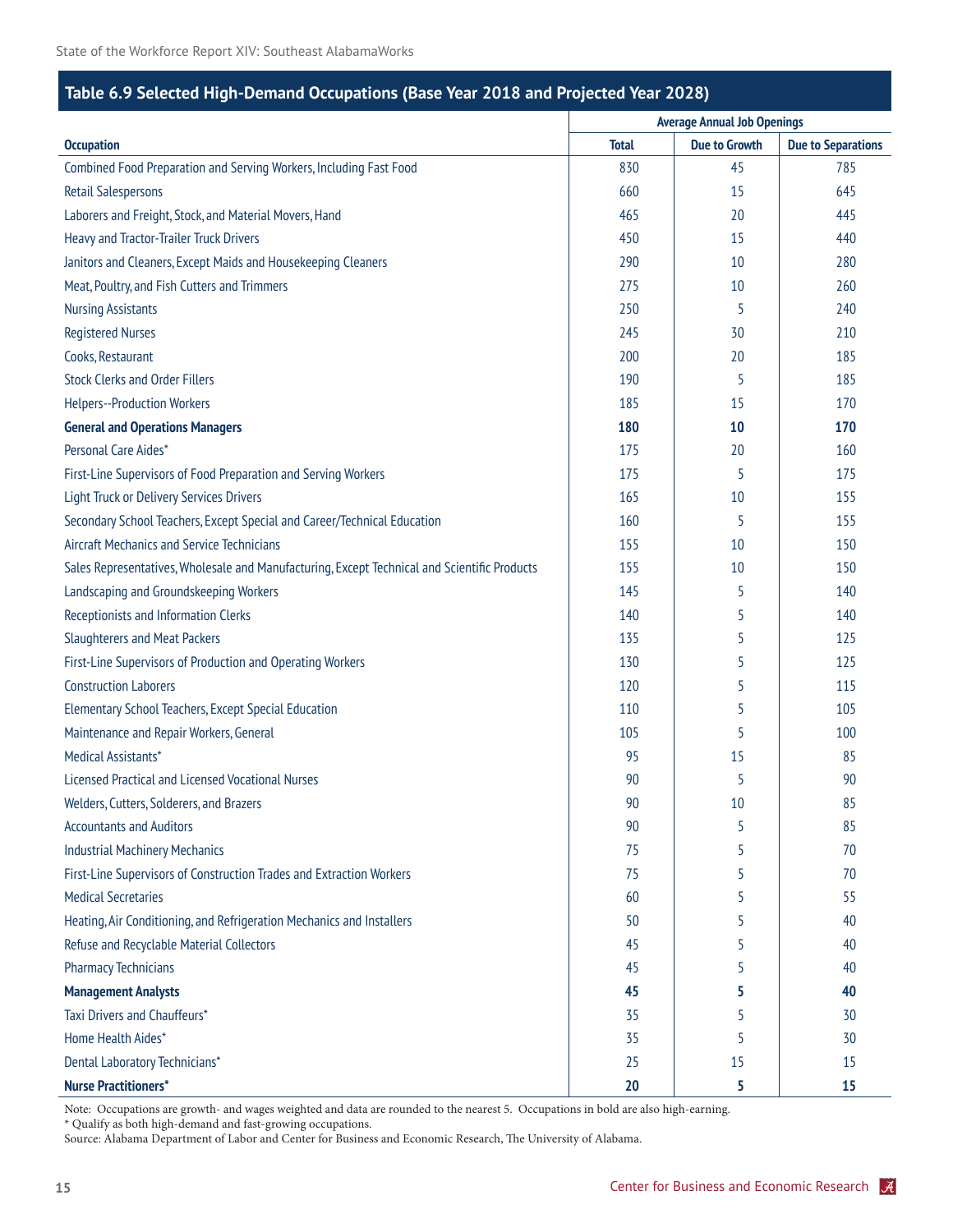| Table 6.10 Selected Fast-Growing Occupations (Base Year 2018 and Projected Year 2028) |                   |           |                                 |                            |  |  |
|---------------------------------------------------------------------------------------|-------------------|-----------|---------------------------------|----------------------------|--|--|
|                                                                                       | <b>Employment</b> |           |                                 | <b>Annual</b>              |  |  |
| <b>Occupation</b>                                                                     | 2018              | 2028      | <b>Percent</b><br><b>Change</b> | <b>Growth</b><br>(Percent) |  |  |
| Dental Laboratory Technicians*                                                        | 40                | 170       | 324.39                          | 15.55                      |  |  |
| <b>Orthotists and Prosthetists</b>                                                    | <b>NA</b>         | <b>NA</b> | 183.33                          | 10.98                      |  |  |
| <b>Medical Appliance Technicians</b>                                                  | <b>NA</b>         | <b>NA</b> | 63.64                           | 5.05                       |  |  |
| <b>Occupational Therapy Assistants</b>                                                | <b>NA</b>         | <b>NA</b> | 34.69                           | 3.02                       |  |  |
| <b>Physician Assistants</b>                                                           | 50                | 70        | 29.41                           | 2.61                       |  |  |
| <b>Hazardous Materials Removal Workers</b>                                            | <b>NA</b>         | <b>NA</b> | 27.03                           | 2.42                       |  |  |
| <b>Nurse Practitioners*</b>                                                           | 260               | 320       | 23.66                           | 2.15                       |  |  |
| Speech-Language Pathologists                                                          | 120               | 140       | 22.61                           | 2.06                       |  |  |
| <b>Physical Therapist Assistants</b>                                                  | 170               | 200       | 22.29                           | 2.03                       |  |  |
| Radio, Cellular, and Tower Equipment Installers and Repairers                         | <b>NA</b>         | <b>NA</b> | 20.88                           | 1.91                       |  |  |
| Taxi Drivers and Chauffeurs*                                                          | 260               | 310       | 20.85                           | 1.91                       |  |  |
| Personal Care Aides*                                                                  | 1,020             | 1,220     | 19.92                           | 1.83                       |  |  |
| Home Health Aides*                                                                    | 230               | 280       | 18.88                           | 1.74                       |  |  |
| Packaging and Filling Machine Operators and Tenders                                   | 100               | 120       | 18.63                           | 1.72                       |  |  |
| <b>Medical Assistants*</b>                                                            | 680               | 800       | 18.61                           | 1.72                       |  |  |
| Phlebotomists                                                                         | 150               | 170       | 18.37                           | 1.70                       |  |  |
| Nonfarm Animal Caretakers                                                             | 180               | 220       | 18.03                           | 1.67                       |  |  |
| <b>Respiratory Therapists</b>                                                         | 200               | 230       | 17.95                           | 1.66                       |  |  |
| Market Research Analysts and Marketing Specialists                                    | 200               | 240       | 17.65                           | 1.64                       |  |  |
| <b>Software Developers, Applications</b>                                              | <b>NA</b>         | <b>NA</b> | 17.50                           | 1.63                       |  |  |

Note: Employment data are rounded to the nearest 10 and job openings are rounded to the nearest 5. Occupations in bold are also high-earning. \* Qualify as both high-demand and fast-growing occupations.

Source: Alabama Department of Labor and Center for Business and Economic Research, The University of Alabama.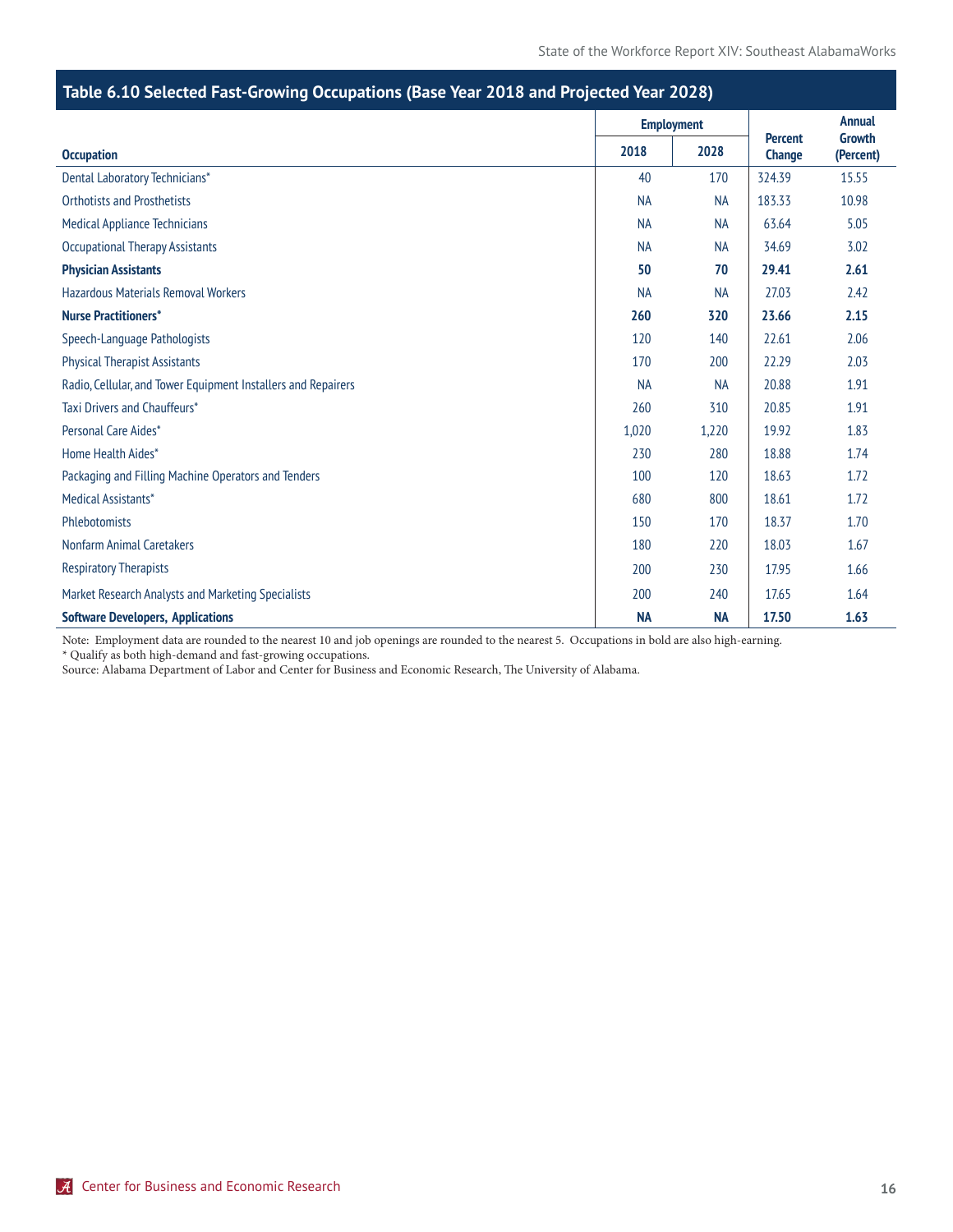# Table 6.11 Selected High-Earning Occupations (Base Year 2018 and Projected Year 2028)

|                                                                  | <b>Employment</b> |           | <b>Annual Growth</b> | <b>Average Annual</b> | <b>Mean Annual</b> |  |
|------------------------------------------------------------------|-------------------|-----------|----------------------|-----------------------|--------------------|--|
| <b>Occupation</b>                                                | 2018              | 2028      | (Percent)            | <b>Job Openings</b>   | Salary (\$)        |  |
| Anesthesiologists                                                | <b>NA</b>         | <b>NA</b> | 0.54                 | $\mathbf{0}$          | 306,097            |  |
| Physicians and Surgeons, All Other                               | 370               | 390       | 0.37                 | 10                    | 260,009            |  |
| Internists, General                                              | <b>NA</b>         | <b>NA</b> | 0.00                 | $\bf{0}$              | 230,224            |  |
| <b>Family and General Practitioners</b>                          | 60                | 60        | 0.50                 | $\boldsymbol{0}$      | 207,563            |  |
| Dentists, General                                                | 90                | 100       | 0.74                 | 5                     | 195,399            |  |
| <b>Chief Executives</b>                                          | 190               | 170       | $-0.84$              | 10                    | 178,850            |  |
| <b>Nurse Anesthetists</b>                                        | 90                | 100       | 1.42                 | 5                     | 165,650            |  |
| Architectural and Engineering Managers                           | 90                | 90        | 0.68                 | 10                    | 164,543            |  |
| Pharmacists                                                      | 300               | 310       | 0.03                 | 15                    | 132,255            |  |
| <b>Training and Development Managers</b>                         | <b>NA</b>         | <b>NA</b> | 0.00                 | $\boldsymbol{0}$      | 129,984            |  |
| <b>Financial Managers</b>                                        | 240               | 270       | 1.32                 | 25                    | 121,912            |  |
| Engineers, All Other                                             | 90                | 90        | 0.34                 | 5                     | 115,530            |  |
| <b>Sales Managers</b>                                            | 140               | 140       | 0.44                 | 15                    | 115,295            |  |
| <b>Computer and Information Systems Managers</b>                 | 150               | 160       | 0.71                 | 15                    | 115,087            |  |
| <b>Administrative Services Managers</b>                          | 80                | 80        | 0.39                 | 5                     | 114,809            |  |
| <b>Computer Hardware Engineers</b>                               | 50                | 50        | 0.82                 | 5                     | 114,182            |  |
| Psychologists, All Other                                         | 20                | 20        | 0.00                 | 0                     | 112,211            |  |
| <b>Physician Assistants</b>                                      | 50                | 70        | 2.61                 | 5                     | 111,699            |  |
| <b>Purchasing Managers</b>                                       | 30                | 30        | 0.61                 | 5                     | 109,169            |  |
| <b>Electrical Engineers</b>                                      | 240               | 260       | 0.76                 | 20                    | 108,584            |  |
| Transportation, Storage, and Distribution Managers               | 70                | 70        | 0.45                 | 5                     | 108,060            |  |
| Airline Pilots, Copilots, and Flight Engineers                   | 240               | 240       | $-0.13$              | 25                    | 107,667            |  |
| <b>Industrial Production Managers</b>                            | 220               | 240       | 0.53                 | 20                    | 107,255            |  |
| Human Resources Managers                                         | 70                | 70        | 0.15                 | 5                     | 106,770            |  |
| Managers, All Other                                              | 720               | 730       | 0.17                 | 55                    | 105,587            |  |
| Air Traffic Controllers                                          | 90                | 90        | $-0.22$              | $10$                  | 105,164            |  |
| <b>Computer Network Architects</b>                               | <b>NA</b>         | <b>NA</b> | $-0.64$              | $\pmb{0}$             | 104,482            |  |
| General and Operations Managers*                                 | 1,900             | 2,010     | 0.56                 | 180                   | 103,448            |  |
| Lawyers                                                          | 320               | 320       | 0.22                 | 15                    | 101,386            |  |
| <b>Marketing Managers</b>                                        | 40                | 40        | 0.51                 | 5                     | 101,294            |  |
| <b>Construction Managers</b>                                     | 360               | 370       | 0.39                 | 25                    | 100,760            |  |
| <b>Personal Financial Advisors</b>                               | 180               | 190       | 0.55                 | 15                    | 100,623            |  |
| Medical and Health Services Managers                             | 270               | 300       | 1.01                 | 25                    | 100,613            |  |
| Architects, Except Landscape and Naval                           | 80                | 80        | 0.37                 | 5                     | 100,234            |  |
| <b>Education Administrators, Elementary and Secondary School</b> | 260               | 270       | 0.31                 | 20                    | 97,815             |  |
| Management Analysts*                                             | 400               | 450       | 1.09                 | 45                    | 95,532             |  |
| <b>Public Relations and Fundraising Managers</b>                 | 20                | 30        | 1.99                 | 5                     | 94,951             |  |
| <b>Education Administrators, Postsecondary</b>                   | 200               | 210       | 0.68                 | 15                    | 94,243             |  |
| <b>Nurse Practitioners*</b>                                      | 260               | 320       | 2.15                 | 20                    | 94,243             |  |
| <b>Education Administrators, All Other</b>                       | 130               | 130       | $-0.31$              | 10                    | 93,801             |  |
| <b>Physical Therapists</b>                                       | 220               | 250       | 1.38                 | 15                    | 93,787             |  |
| <b>Mechanical Engineers</b>                                      | 180               | 200       | 1.00                 | 15                    | 93,428             |  |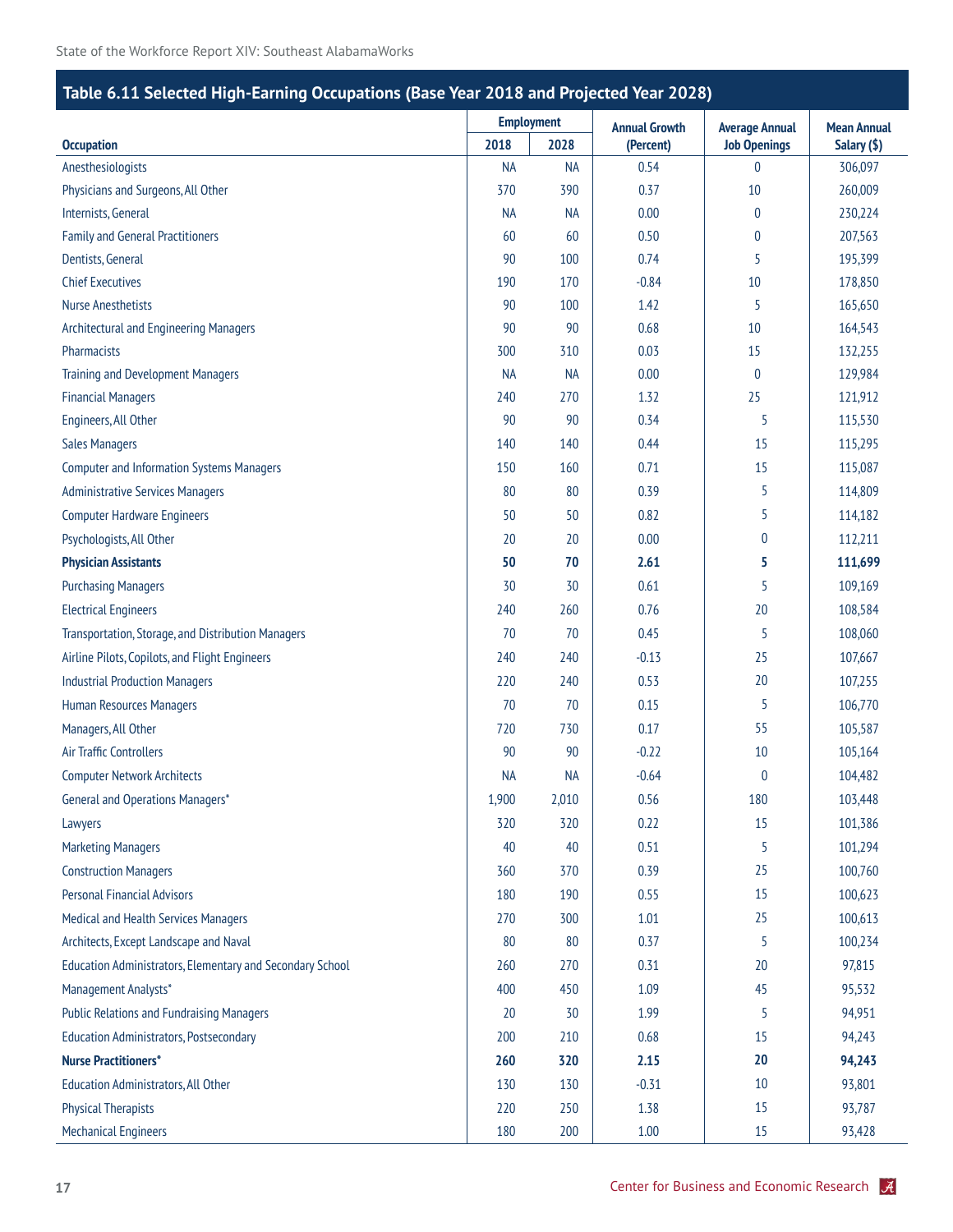| Table 6.11 continued                                                                     |           |           |         |          |        |
|------------------------------------------------------------------------------------------|-----------|-----------|---------|----------|--------|
| Power Distributors and Dispatchers                                                       | 60        | 60        | 0.00    |          | 90,066 |
| <b>Civil Engineers</b>                                                                   | 250       | 260       | 0.35    | 20       | 88,861 |
| <b>Industrial Engineers</b>                                                              | 320       | 360       | 1.08    | 25       | 83,940 |
| <b>Software Developers, Applications</b>                                                 | <b>NA</b> | <b>NA</b> | 1.63    | 20       | 83,919 |
| Software Developers, Systems Software                                                    | 60        | 60        | 0.33    |          | 83,919 |
| Sales Representatives, Wholesale and Manufacturing, Technical and Scientific<br>Products | 70        | 70        | 0.45    |          | 83,393 |
| Postmasters and Mail Superintendents                                                     | 30        | 20        | $-2.11$ | $\theta$ | 82,897 |
| <b>Avionics Technicians</b>                                                              | 290       | 300       | 0.61    | 25       | 82,162 |

Note: Employment and salaries data are rounded to the nearest 10; job openings to the nearest 5. The salary data provided are based on the May 2019 release of the Occupational Employment Statistics (OES) combined employment and wage file. Estimates for specific occupations may include imputed data.

\* Qualify as both high-earning and high-demand occupations. NA – Not available due to disclosure limitations.

Source: Center for Business and Economic Research, The University of Alabama and Alabama Department of Labor.

### Table 6.12 Selected Sharp-Declining Occupations (Base Year 2018 and Projected Year 2028)

|                                                                                 |           | <b>Employment</b> |                             |                                 |
|---------------------------------------------------------------------------------|-----------|-------------------|-----------------------------|---------------------------------|
| <b>Occupation</b>                                                               | 2018      | 2028              | <b>Net</b><br><b>Change</b> | <b>Percent</b><br><b>Change</b> |
| Secretaries and Administrative Assistants, Except Legal, Medical, and Executive | 3,590     | 3,260             | $-330$                      | $-9$                            |
| <b>Cashiers</b>                                                                 | 5,850     | 5,680             | $-170$                      | $-3$                            |
| Office Clerks, General                                                          | 2,400     | 2,280             | $-120$                      | $-5$                            |
| Inspectors, Testers, Sorters, Samplers, and Weighers                            | 690       | 580               | $-110$                      | $-16$                           |
| Bookkeeping, Accounting, and Auditing Clerks                                    | 1,700     | 1,620             | $-80$                       | $-5$                            |
| Cooks, Fast Food                                                                | 430       | 370               | $-60$                       | $-15$                           |
| <b>Tellers</b>                                                                  | 860       | 800               | $-60$                       | $-7$                            |
| Sewing Machine Operators                                                        | 360       | 300               | $-60$                       | $-16$                           |
| <b>Postal Service Mail Carriers</b>                                             | 460       | 420               | $-40$                       | $-9$                            |
| <b>Legal Secretaries</b>                                                        | 270       | 230               | $-40$                       | $-16$                           |
| <b>Executive Secretaries and Executive Administrative Assistants</b>            | 150       | 120               | $-30$                       | $-21$                           |
| Data Entry Keyers                                                               | 110       | 90                | $-20$                       | $-23$                           |
| <b>Structural Metal Fabricators and Fitters</b>                                 | 210       | 190               | $-20$                       | $-12$                           |
| Pressers, Textile, Garment, and Related Materials                               | 40        | 30                | $-10$                       | $-23$                           |
| <b>Respiratory Therapy Technicians</b>                                          | <b>NA</b> | <b>NA</b>         | <b>NA</b>                   | $-54$                           |
| <b>Telemarketers</b>                                                            | <b>NA</b> | <b>NA</b>         | <b>NA</b>                   | $-23$                           |
| Switchboard Operators, Including Answering Service                              | <b>NA</b> | <b>NA</b>         | <b>NA</b>                   | $-25$                           |
| <b>Computer Operators</b>                                                       | <b>NA</b> | <b>NA</b>         | <b>NA</b>                   | $-29$                           |
| Aircraft Structure, Surfaces, Rigging, and Systems Assemblers                   | <b>NA</b> | <b>NA</b>         | <b>NA</b>                   | $-17$                           |
| Textile Knitting and Weaving Machine Setters, Operators, and Tenders            | <b>NA</b> | <b>NA</b>         | <b>NA</b>                   | $-28$                           |

Note: Employment data are rounded to the nearest 10.

Source: Alabama Department of Labor and Center for Business and Economic Research, The University of Alabama.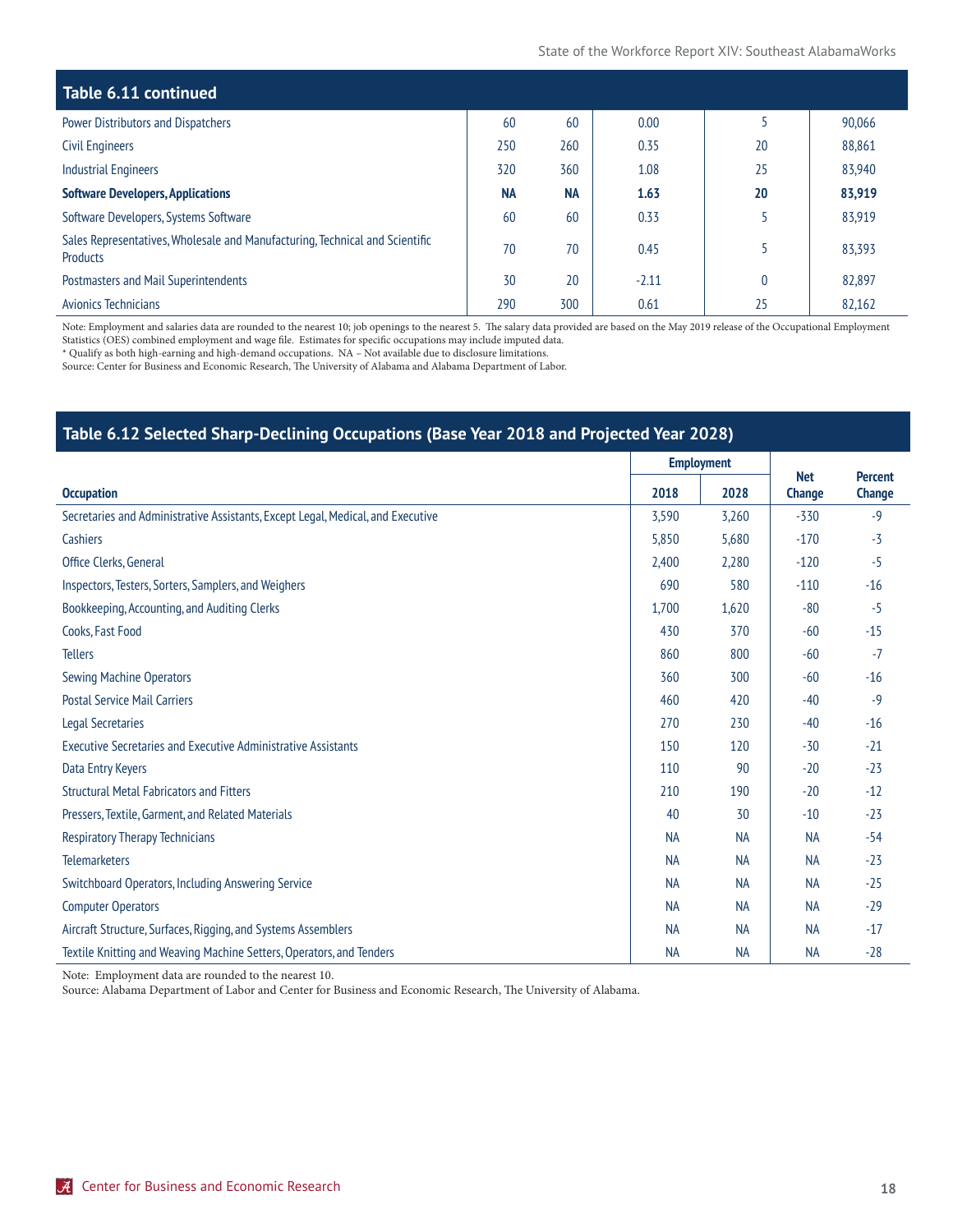### **Skills and Skills Gap Analyses**

Jobs require skill sets and it is necessary that jobholders have the relevant skills. Table 6.13 shows skill types and definitions as provided by O\*NET Online, which offers skill sets for all occupations ranked by the degree of importance. High-earning occupations typically require skills that are obtained in pursuit of the higher education that such jobs require. Lower earning occupations require more basic skill sets. Some occupations have no minimum skill set requirements (e.g. dishwashers and maids).

Table 6.14 shows the percentage of selected occupations in the region that list a particular skill as primary. We define primary skills as the 10 most important skills in the required skill set for an occupation. It is important to note that a particular skill may be more important and more extensively used in one occupation than another. Table 6.14 does not address such cross-occupational skill importance comparisons. In general, basic skills are most frequently listed as primary, which means that they are important for practically all jobs.

High-earning occupations require more critical thinking, math, science, speaking, writing, complex problem solving, personnel resources management, management of financial resources, negotiation, persuasion, negotiation, judgment and decision making, system analysis, systems evaluation, and operations analysis skills than both highdemand and fast-growing jobs. Some of these skills require long training periods and postsecondary education. Fastgrowing occupations require more basic, complex problem solving and systems skills than high-demand occupations, while high-demand occupations require more resource management skills.

Table 6.15 shows skill gap indexes for all 35 skills in Table 6.14 based on occupational projections for 2018 to 2028. Skills gap indexes range 0 to 100 and are standardized measures of the gap between current supply and projected demand. The index does not provide any information about current or base year skill supply. It focuses on the projection period and identifies critical skill needs. The index essentially ranks expected training needs. The higher the index the more critical the skill over the specified projection period and a higher skill gap index indicates a need to increase the scale of training.

For policy and planning purposes, skills gap indexes have to be considered together with replacement indexes, which are the expected shares of job openings due to replacement. Replacement is necessary because of turnover and people leaving the labor force. The smaller the replacement index, the larger the share of job openings due to growth, which in turn implies a need to increase the pace of skill training. Skill gap indexes demonstrate the need to ramp up the scale of skill training while replacement indexes address the pace of training.

The skill gap indexes show that for Southeast AlabamaWorks basic skills are most critical followed by social, complex problem solving, systems, resource management, and technical skills. The importance of basic skills generally and for fast-growing, high-demand, and high-earning jobs indicates a strong need for training in these skills. The pace of training needs to increase for technical and basic (science) skills, and the scale of training should be raised for basic and social skills.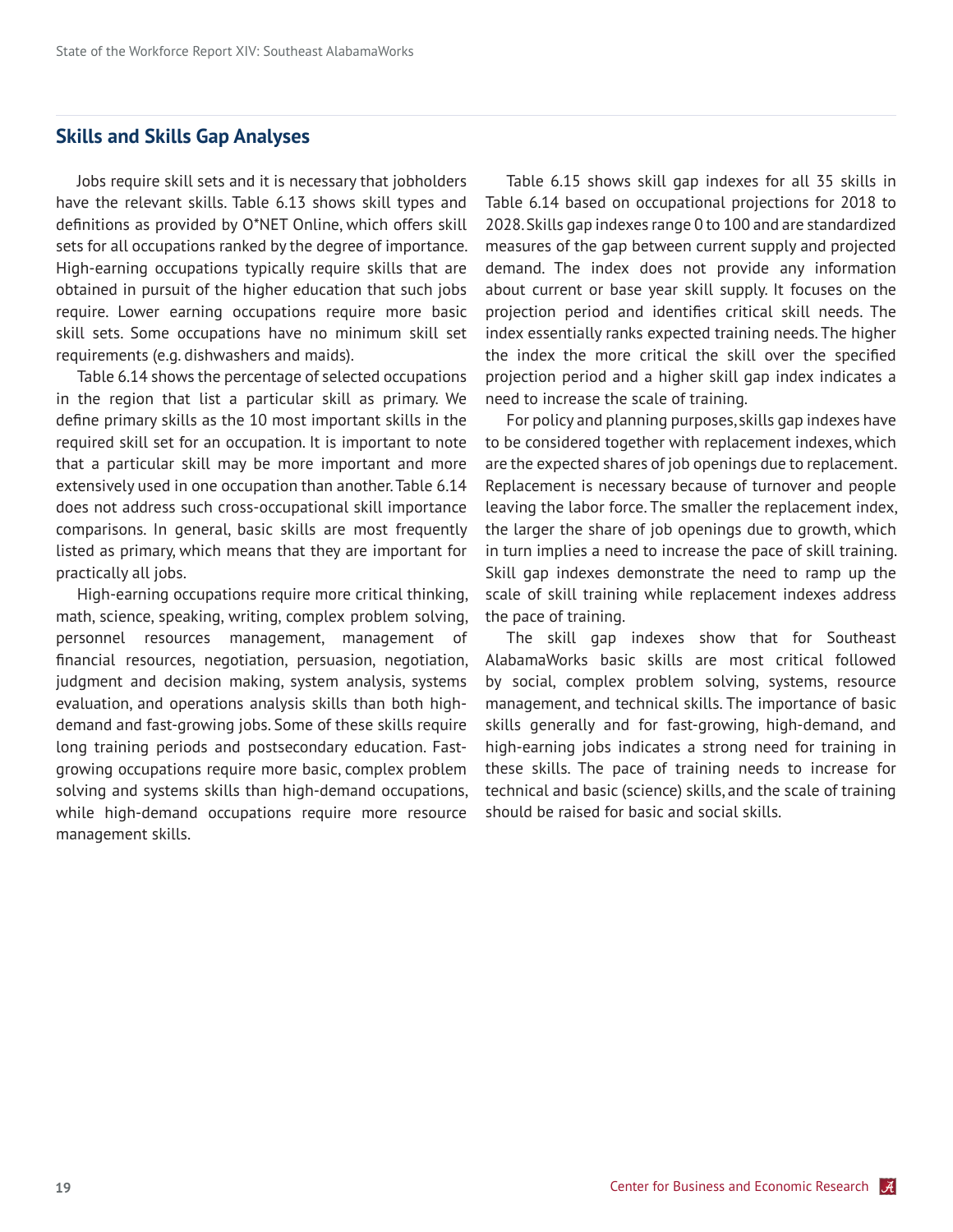#### **Table 6.13 Skill Types and Definitions**

Basic Skills: Developed capacities that facilitate learning or the more rapid acquisition of knowledge.

Active Learning — Understanding the implications of new information for both current and future problem-solving and decision-making.

Active Listening — Giving full attention to what other people are saying, taking time to understand the points being made, asking questions as appropriate, and not interrupting at inappropriate times.

Critical Thinking — Using logic and reasoning to identify the strengths and weaknesses of alternative solutions, conclusions, or approaches to problems.

Learning Strategies — Selecting and using training/instructional methods and procedures appropriate for the situation when learning or teaching new things.

Mathematics — Using mathematics to solve problems.

Monitoring — Monitoring / Assessing performance of yourself, other individuals, or organizations to make improvements or take corrective action.

Reading Comprehension — Understanding written sentences and paragraphs in work-related documents.

Science – Using scientific rules and methods to solve problems.

Speaking — Talking to others to convey information effectively.

Writing – Communicating effectively in writing as appropriate for the needs of the audience.

#### Complex Problem Solving Skills: Developed capacities used to solve novel, ill-defined problems in complex, real-world settings.

Complex Problem Solving — Identifying complex problems and reviewing related information to develop and evaluate options and implement solutions.

#### Resource Management Skills: Developed capacities used to allocate resources efficiently.

Management of Financial Resources — Determining how money will be spent to get the work done and accounting for these expenditures.

Management of Material Resources — Obtaining and seeing to the appropriate use of equipment, facilities, and materials needed to do certain work.

Management of Personnel Resources — Motivating, developing, and directing people as they work, identifying the best people for the job.

Time Management — Managing one's own time and the time of others.

#### Social Skills: Developed capacities used to work with people to achieve goals.

Coordination — Adjusting actions in relation to others' actions.

Instructing — Teaching others how to do something.

Negotiation — Bringing others together and trying to reconcile differences.

Persuasion — Persuading others to change their minds or behavior.

Service Orientation — Actively looking for ways to help people.

Social Perceptiveness — Being aware of others' reactions and understanding why they react as they do.

#### Systems Skills: Developed capacities used to understand, monitor, and improve socio-technical systems.

Judgment and Decision Making - Considering the relative costs and benefits of potential actions to choose the most appropriate one.

Systems Analysis — Determining how a system should work and how changes in conditions, operations, and the environment will affect outcomes.

Systems Evaluation — Identifying measures or indicators of system performance and the actions needed to improve or correct performance, relative to the goals of the system.

#### Technical Skills: Developed capacities used to design, set-up, operate, and correct malfunctions involving application of machines or technological systems.

Equipment Maintenance — Performing routine maintenance on equipment and determining when and what kind of maintenance is needed.

Equipment Selection — Determining the kind of tools and equipment needed to do a job.

Installation  $-$  Installing equipment, machines, wiring, or programs to meet specifications.

Operation and Control — Controlling operations of equipment or systems.

Operation Monitoring — Watching gauges, dials, or other indicators to make sure a machine is working properly.

Operations Analysis — Analyzing needs and product requirements to create a design.

Programming — Writing computer programs for various purposes.

Quality Control Analysis — Conducting tests and inspections of products, services, or processes to evaluate quality or performance.

Repairing — Repairing machines or systems using the needed tools.

Technology Design — Generating or adapting equipment and technology to serve user needs.

Troubleshooting — Determining causes of operating errors and deciding what to do about it.

Source: O\*NET Online (http://online.onetcenter.org/skills/).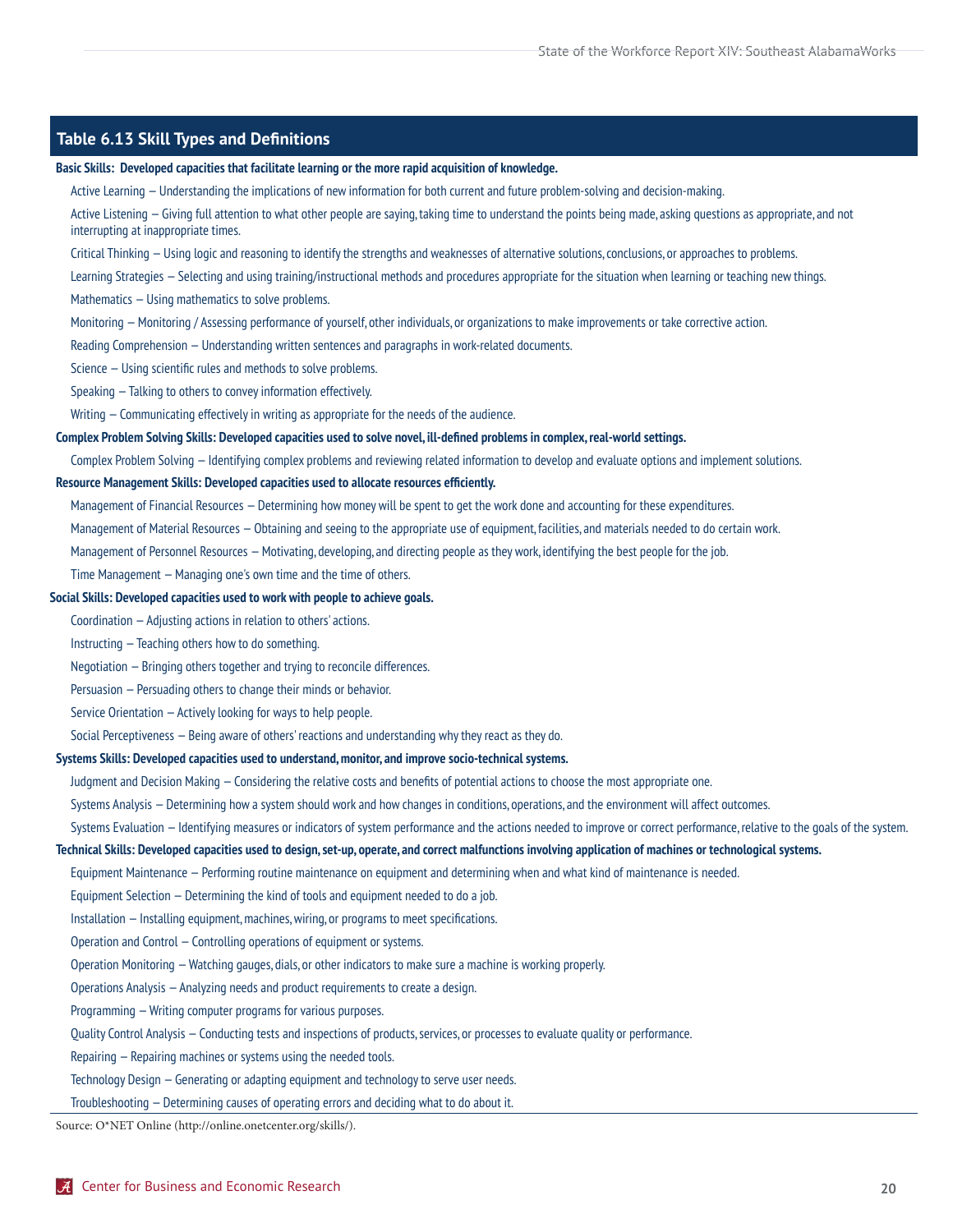# **Table 6.14 Percentage of Selected Occupations for Which Skill Is Primary**

|                                          | <b>Selected</b><br><b>High-Demand</b><br><b>Occupations</b> | <b>Selected</b><br><b>Fast-Growing</b><br><b>Occupations</b> | <b>Selected</b><br><b>High-Earning</b><br><b>Occupations</b> |
|------------------------------------------|-------------------------------------------------------------|--------------------------------------------------------------|--------------------------------------------------------------|
| <b>Basic Skills</b>                      |                                                             |                                                              |                                                              |
| <b>Active Learning</b>                   | 20                                                          | 55                                                           | 44                                                           |
| <b>Active Listening</b>                  | 70                                                          | 100                                                          | 86                                                           |
| <b>Critical Thinking</b>                 | 68                                                          | 80                                                           | 82                                                           |
| <b>Learning Strategies</b>               | 5                                                           | 5                                                            | 4                                                            |
| <b>Mathematics</b>                       | $\bf{0}$                                                    | 5                                                            | 12                                                           |
| Monitoring                               | 63                                                          | 85                                                           | 52                                                           |
| <b>Reading Comprehension</b>             | 53                                                          | 85                                                           | 82                                                           |
| Science                                  | $\overline{3}$                                              | 5                                                            | 14                                                           |
| Speaking                                 | 70                                                          | 90                                                           | 84                                                           |
| Writing                                  | 20                                                          | 35                                                           | 44                                                           |
| <b>Complex Problem Solving Skills</b>    |                                                             |                                                              |                                                              |
| <b>Complex Problem Solving</b>           | 23                                                          | 45                                                           | 66                                                           |
| <b>Resource Management Skills</b>        |                                                             |                                                              |                                                              |
| <b>Management of Financial Resources</b> | $\pmb{0}$                                                   | $\bf{0}$                                                     | $\overline{2}$                                               |
| <b>Management of Material Resources</b>  | $\bf{0}$                                                    | $\boldsymbol{0}$                                             | $\theta$                                                     |
| Management of Personnel Resources        | 8                                                           | $\mathbf{0}$                                                 | 14                                                           |
| <b>Time Management</b>                   | 33                                                          | 25                                                           | 26                                                           |
| <b>Social Skills</b>                     |                                                             |                                                              |                                                              |
| Coordination                             | 45                                                          | 50                                                           | 38                                                           |
| Instructing                              | 13                                                          | 10                                                           | 6                                                            |
| Negotiation                              | 8                                                           | $\boldsymbol{0}$                                             | 16                                                           |
| Persuasion                               | 8                                                           | 5                                                            | 14                                                           |
| <b>Service Orientation</b>               | 33                                                          | 55                                                           | 16                                                           |
| <b>Social Perceptiveness</b>             | 50                                                          | 65                                                           | 42                                                           |
| <b>Systems Skills</b>                    |                                                             |                                                              |                                                              |
| <b>Judgment and Decision Making</b>      | 23                                                          | 45                                                           | 68                                                           |
| <b>Systems Analysis</b>                  | $\bf{0}$                                                    | 5                                                            | 8                                                            |
| <b>Systems Evaluation</b>                | 3                                                           | 5                                                            | 8                                                            |
| <b>Technical Skills</b>                  |                                                             |                                                              |                                                              |
| <b>Equipment Maintenance</b>             | $10\,$                                                      | 5                                                            | $\overline{2}$                                               |
| <b>Equipment Selection</b>               | 5                                                           | 0                                                            | $\mathbf{0}$                                                 |
| Installation                             | $\boldsymbol{0}$                                            | 5                                                            | $\bf{0}$                                                     |
| <b>Operation and Control</b>             | 23                                                          | 15                                                           | 4                                                            |
| <b>Operation Monitoring</b>              | 20                                                          | 25                                                           | 6                                                            |
| <b>Operations Analysis</b>               | $\boldsymbol{0}$                                            | 5                                                            | 12                                                           |
| Programming                              | 0                                                           | 5                                                            | 2                                                            |
| <b>Quality Control Analysis</b>          | 8                                                           | 10                                                           | 2                                                            |
| Repairing                                | 8                                                           | 5                                                            | $\overline{2}$                                               |
| <b>Technology Design</b>                 | $\bf{0}$                                                    | $\mathbf{0}$                                                 | $\bf{0}$                                                     |
| Troubleshooting                          | $10\,$                                                      | 10                                                           | $\mathfrak{I}$                                               |

Note: Rounding errors may be present.

Source: O\*NET Online and Center for Business and Economic Research, The University of Alabama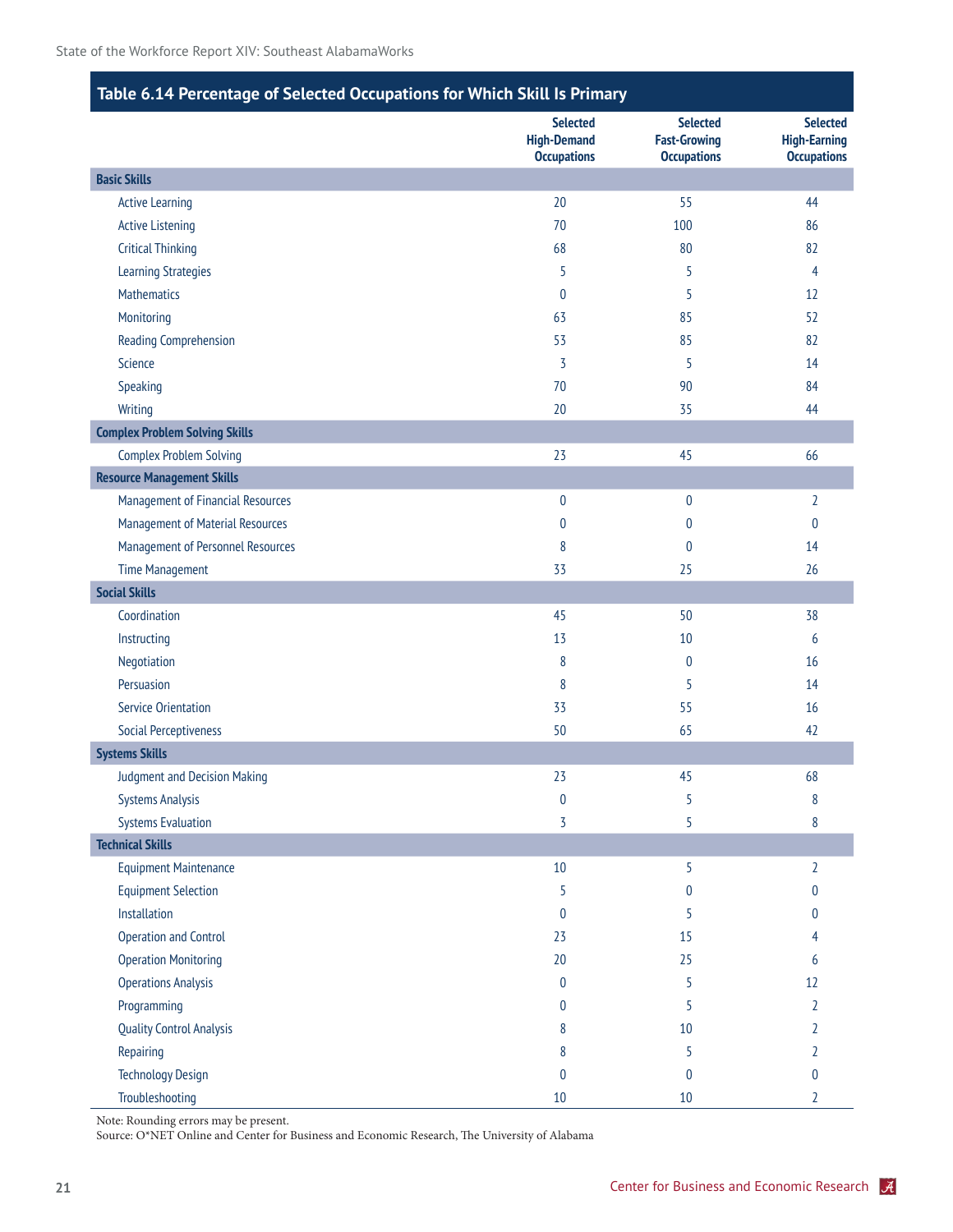### **Education and Training Issues**

Educational attainment in Southeast AlabamaWorks is lagging behind that of the state as a whole. Just over 83 percent of residents age 25 and over graduated from high school in 2014 to 2018, compared to about 86 percent for Alabama. Of the age 25 and over population, about 19 percent had a bachelor's or higher degree versus 25 percent for the state. Skill and education requirements for jobs keep rising, which highlights a strong need to raise educational attainment in the entire region.

Table 6.16 shows the number of selected occupations in the region for which a particular education/training category is most common. In general, high-earning occupations require high educational attainment levels; only five high-earning occupations do not require a bachelor's or higher degree. Ten (50.0 percent) of the top 20 fast-growing occupations require an associate degree

at the minimum and six (30.0 percent) require a bachelor's or higher degree. Of the top 40 high-demand occupations, seven (17.5 percent) require at least an associate degree and only one requires a bachelor's or higher degree. Most of the high demand occupations in the area require on the job training as opposed to advanced educational training.

Future jobs will require postsecondary education and training at a minimum. Current job ads are asking for at least a high school diploma or GED. Of the region's 633 occupations, 131 are expected to decline over the projection period. The 20 sharpest-declining occupations will drop by a minimum of 20 jobs each (for those with disclosed net change) and at least three percent over the period. Education and training for these should slow accordingly.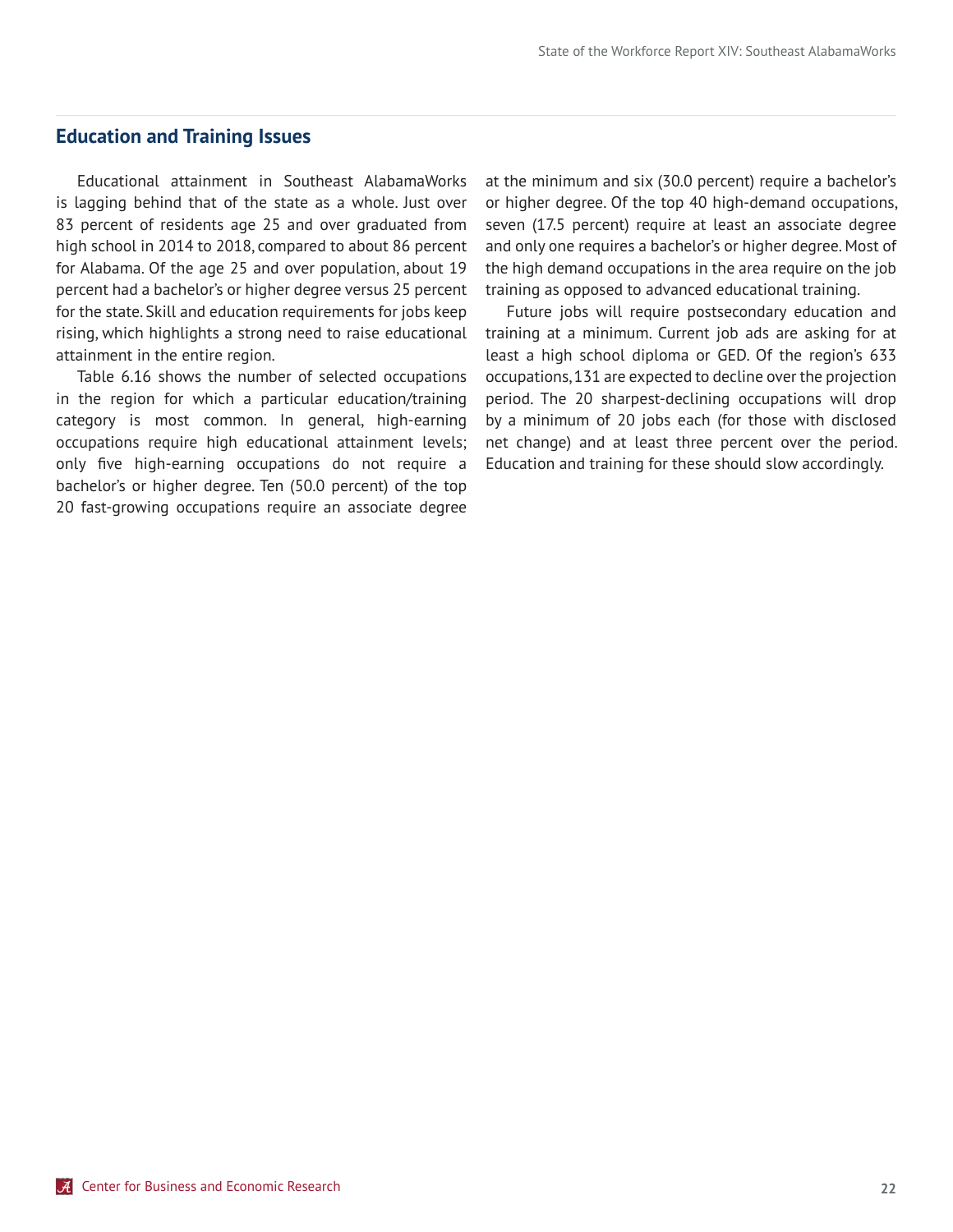## Table 6.15 Skills Gap Indexes (Base Year 2018 and Projected Year 2028)

|                                          |                   | <b>Total Openings</b> |                         |                          |
|------------------------------------------|-------------------|-----------------------|-------------------------|--------------------------|
| <b>Skill</b>                             | <b>Skill Type</b> | (Projected Demand)    | <b>Skills Gap Index</b> | <b>Replacement Index</b> |
| <b>Active Listening</b>                  | <b>Basic</b>      | 13,660                | 74                      | 97                       |
| Speaking                                 | <b>Basic</b>      | 13,635                | 73                      | 97                       |
| Monitoring                               | <b>Basic</b>      | 11,680                | 63                      | 97                       |
| <b>Critical Thinking</b>                 | <b>Basic</b>      | 10,590                | 57                      | 96                       |
| <b>Social Perceptiveness</b>             | Social            | 10,375                | 56                      | 97                       |
| <b>Service Orientation</b>               | Social            | 10,285                | 56                      | 98                       |
| Coordination                             | Social            | 10,105                | 55                      | 96                       |
| <b>Time Management</b>                   | Resource          | 9,300                 | 50                      | 96                       |
| <b>Reading Comprehension</b>             | <b>Basic</b>      | 9,225                 | 50                      | 97                       |
| Judgment and Decision Making             | Systems           | 6,820                 | 37                      | 96                       |
| Writing                                  | <b>Basic</b>      | 6,435                 | 35                      | 97                       |
| <b>Active Learning</b>                   | <b>Basic</b>      | 6,190                 | 34                      | 95                       |
| <b>Complex Problem Solving</b>           | Complex           | 5,620                 | 31                      | 94                       |
| Persuasion                               | Social            | 4,355                 | 24                      | 96                       |
| Instructing                              | Social            | 4,090                 | 22                      | 94                       |
| Negotiation                              | Social            | 3,670                 | 20                      | 97                       |
| <b>Learning Strategies</b>               | <b>Basic</b>      | 3,470                 | 19                      | 95                       |
| <b>Operation Monitoring</b>              | <b>Technical</b>  | 3,385                 | 19                      | 96                       |
| <b>Operation and Control</b>             | <b>Technical</b>  | 3,140                 | 17                      | 96                       |
| <b>Systems Analysis</b>                  | Systems           | 2,715                 | 15                      | 94                       |
| <b>Systems Evaluation</b>                | Systems           | 2,485                 | 14                      | 95                       |
| <b>Mathematics</b>                       | <b>Basic</b>      | 2,460                 | 14                      | 99                       |
| <b>Quality Control Analysis</b>          | <b>Technical</b>  | 2,315                 | 13                      | 97                       |
| Management of Personnel Resources        | Resource          | 2,245                 | 13                      | 97                       |
| Troubleshooting                          | <b>Technical</b>  | 1,915                 | 11                      | 96                       |
| <b>Equipment Maintenance</b>             | <b>Technical</b>  | 1,290                 | $\overline{7}$          | 95                       |
| Repairing                                | <b>Technical</b>  | 955                   | 6                       | 94                       |
| <b>Management of Financial Resources</b> | Resource          | 620                   | 4                       | 96                       |
| <b>Equipment Selection</b>               | <b>Technical</b>  | 600                   | 4                       | 92                       |
| <b>Management of Material Resources</b>  | Resource          | 505                   | 3                       | 95                       |
| <b>Operations Analysis</b>               | <b>Technical</b>  | 435                   | 3                       | 91                       |
| Installation                             | <b>Technical</b>  | 250                   | 2                       | 92                       |
| Science                                  | <b>Basic</b>      | 235                   | 2                       | 79                       |
| Programming                              | <b>Technical</b>  | 80                    | 1                       | 88                       |
| <b>Technology Design</b>                 | <b>Technical</b>  | 45                    | $\mathbf{1}$            | 78                       |

Note: These are annualized skills indexes based on 2018 to 2028 occupation projections.

Source: Center for Business and Economic Research, The University of Alabama, Alabama Department of Labor, and O\*Net Online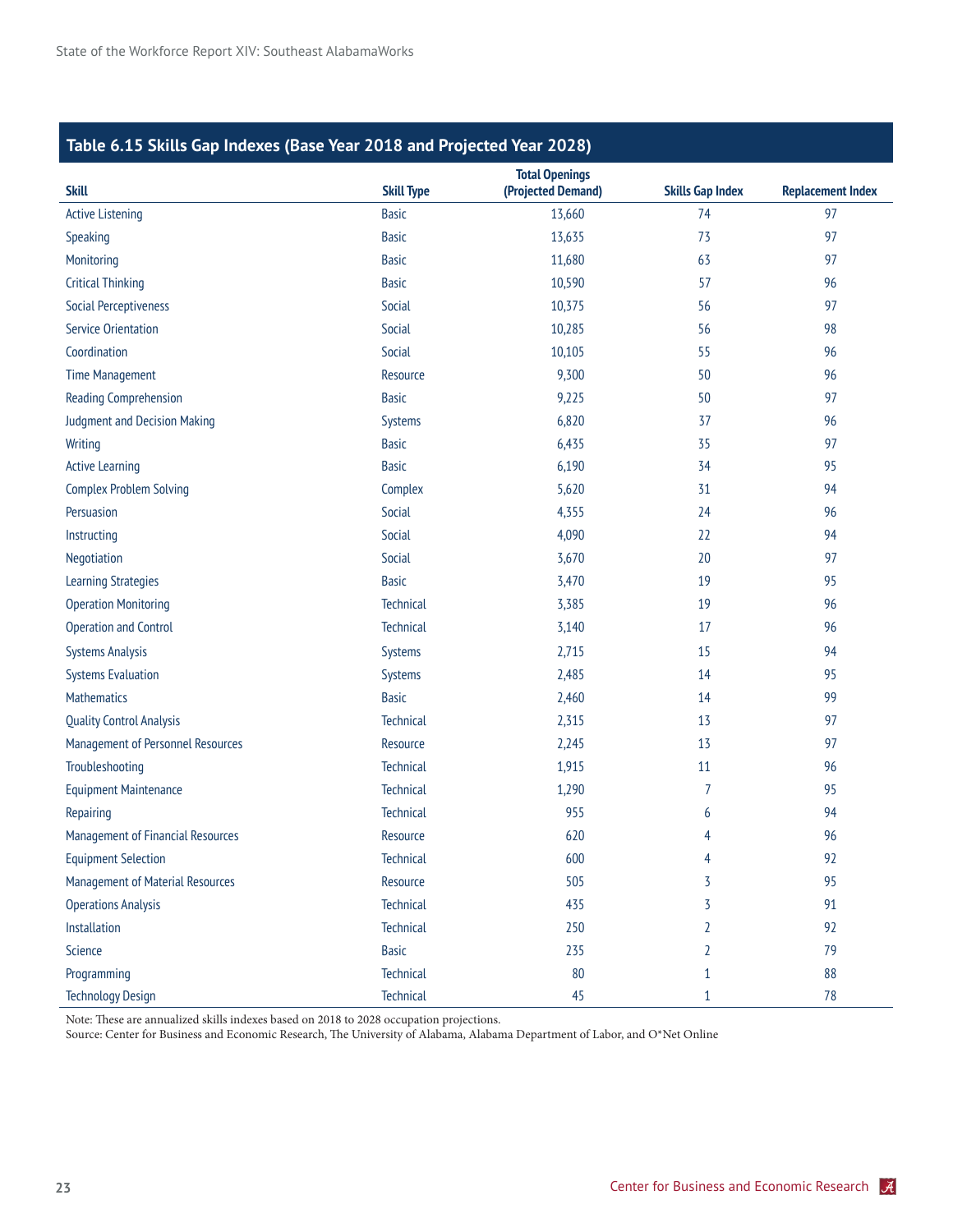| Table 6.16 Number of Selected Occupations by Education/Training Requirement |                                                             |                                                              |                                                              |  |  |  |
|-----------------------------------------------------------------------------|-------------------------------------------------------------|--------------------------------------------------------------|--------------------------------------------------------------|--|--|--|
| <b>Most Common Education/Training Requirements Categories</b>               | <b>Selected</b><br><b>High-Demand</b><br><b>Occupations</b> | <b>Selected</b><br><b>Fast-Growing</b><br><b>Occupations</b> | <b>Selected</b><br><b>High-Earning</b><br><b>Occupations</b> |  |  |  |
| Doctoral Degree or First Professional Degree                                |                                                             |                                                              |                                                              |  |  |  |
| Master's Degree                                                             |                                                             |                                                              |                                                              |  |  |  |
| <b>Bachelor's Degree</b>                                                    |                                                             |                                                              | 31                                                           |  |  |  |
| Associate Degree                                                            |                                                             |                                                              |                                                              |  |  |  |
| Postsecondary Non-Degree                                                    |                                                             |                                                              |                                                              |  |  |  |
| Some College, no Degree                                                     |                                                             |                                                              |                                                              |  |  |  |
| High School Diploma or Equivalent                                           | 16                                                          |                                                              |                                                              |  |  |  |
| No Formal Educational Credential                                            |                                                             |                                                              |                                                              |  |  |  |

Source: O\*NET Online; Center for Business and Economic Research, The University of Alabama; and Alabama Department of Labor.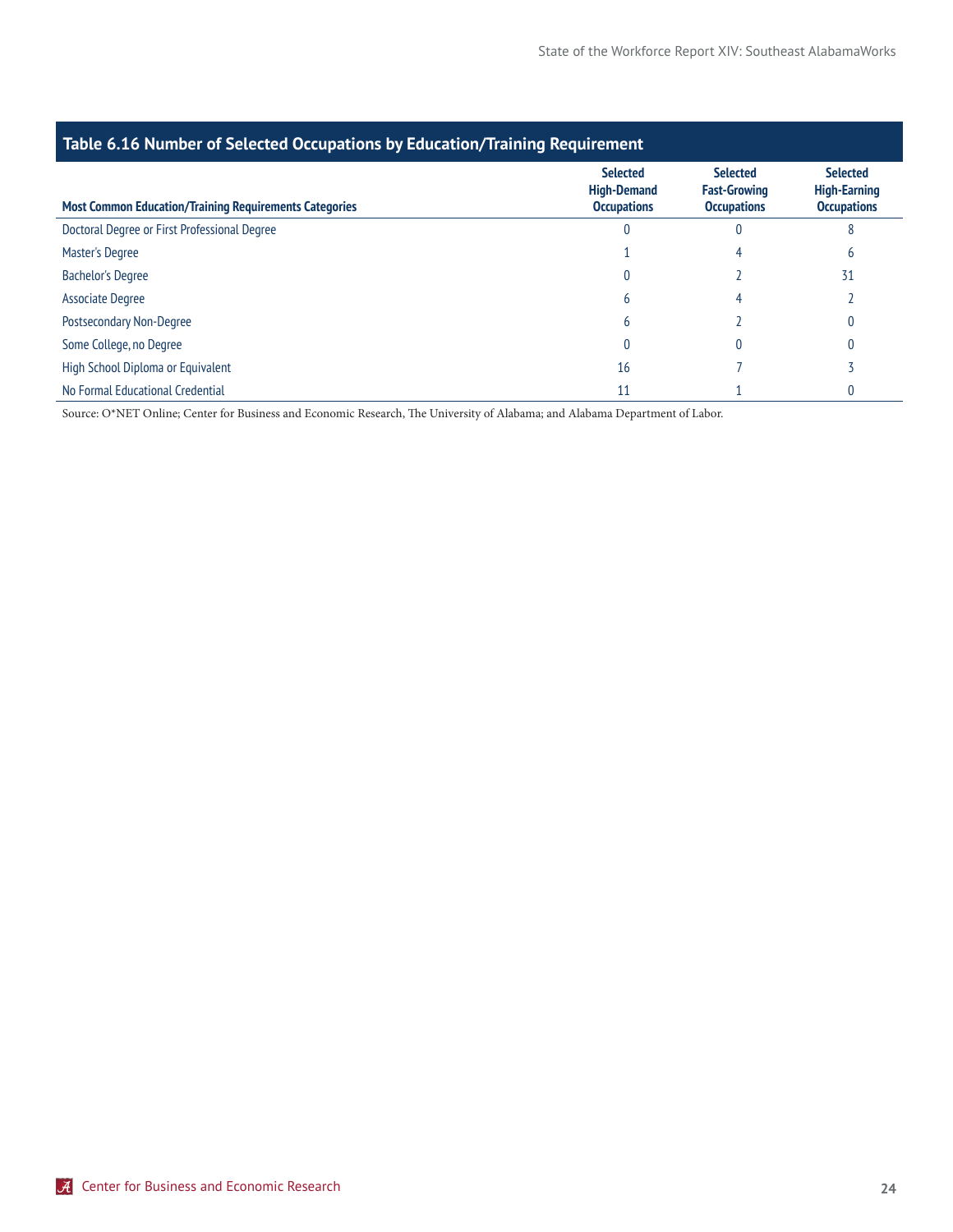# **IMPLICATIONS AND RECOMMENDATIONS**

Employment is expected to grow while the prime working age group (20-64) is projected to decline. From a 2018 base, worker shortfalls of about 21,000 and 23,700 are estimated for 2028 and 2030, respectively (Table 6.17). The expected worker shortfall will reach about 31,100 by 2040. A focus on worker skills and the projected shortfalls must be the priorities through 2040. Worker shortfalls for critical occupations will also need to be continuously addressed through the period.

basic (science), and systems skills, while the scale of training should be raised for basic and social skills. Ideally, all high school graduates should possess basic skills so that postsecondary and higher education can focus on other and more complex skills while enhancing these basic skills. Employers should be an integral part of planning for training as they can help identify future skill needs and any existing gaps. Education and training for the 20 sharpdeclining occupations in Table 6.12 should slow accordingly.

| <b>Table 6.17 Expected Worker Shortfall</b> |           |           |           |           |
|---------------------------------------------|-----------|-----------|-----------|-----------|
|                                             | 2018-2028 | 2018-2030 | 2018-2035 | 2018-2040 |
| Total population growth (percent)           | 3.0       | 3.6       | 5.1       | 6.8       |
| Age 20-64 growth (percent)                  | $-3.0$    | $-3.1$    | $-1.4$    | 0.6       |
| Job growth (percent)                        | 12.2      | 14.1      | 19.5      | 23.1      |
| Worker shortfall (percent)                  | 15.2      | 17.1      | 20.8      | 22.5      |
| Worker shortfall (number)                   | 21.029    | 23.682    | 28.809    | 31.103    |

Source: Center for Business and Economic Research, The University of Alabama.

Since employment is critical to economic development, strategies to address skill needs and worker shortfalls must be adopted and implemented. Such strategies should aim at increasing labor force participation, encouraging in-migration, and raising worker productivity. Efforts to address the need for higher labor force participation, higher productivity, and faster labor force growth to meet workforce demand must include: (1) improving education and its funding; (2) introducing economic opportunities that attract new and younger residents;  $(3)$  lowering the high school dropout rate; (4) focusing on hard-to-serve populations (e.g. out-of-school youth); (5) continuing and enhancing programs to assess, retrain, and place dislocated workers; (6) encouraging older worker participation in the labor force; and (7) facilitating in-commuting.

Improving education is vital because a highly educated and productive workforce is a critical economic development asset. The educational and training requirements of highdemand, fast-growing, and high-earning occupations show the significance of education in developing the future workforce. The importance of basic skills generally and for high-demand, high-growth, and high-earning jobs in particular demonstrates a strong need for training in these skills. The pace of training needs to increase for technical,

Another very important reason to improve education is that more educated people are more likely to work; data on worker participation and educational attainment show that labor force participation increases with worker education. Productivity also rises with education, which yields high private and social returns. Workforce development must view all of the education and other programs (e.g. adult education, career technical training, worker retraining, career readiness, etc.) as one system. Funding to support workforce development may require tax reform at state and local levels and must provide for flexibility as workforce needs change over time and demand different priorities.

Programs to assess, retrain, and place dislocated workers—especially those affected by outsourcing and structural changes in the economy—should be continued and enhanced because they can improve the labor force participation rate. Hard-to-serve populations include out-of-school youth, persons in poverty, those receiving welfare, residents of sparsely populated areas, and those on active parole. These populations are often outside of the mainstream economy and are poor. They usually have difficulty finding work because of low levels of educational attainment, geographic or other barriers, or a lack of occupational skills. They are a potential human resource,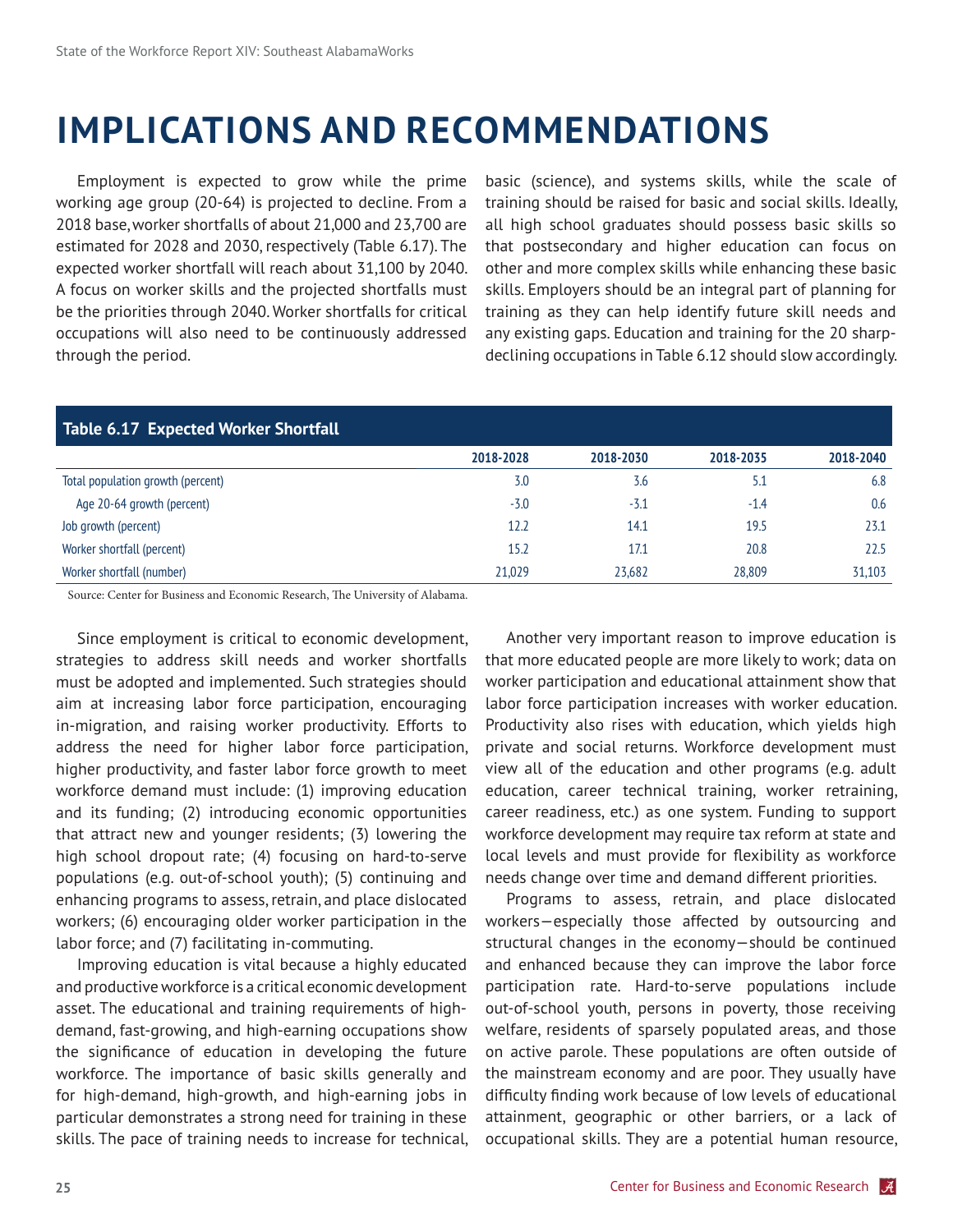but investment in training, transportation, childcare, infrastructure, etc. may be needed to tap this resource.

In-migration is one way of growing the labor force, as it helps population growth. The region's population is growing much slower than the state's, and the prime working age population is expected to decline. This is likely to hinder the Southeast AlabamaWorks region's ability to meet long term expected job demands. Higher employment demand could be partially served by in-commuting. However, new residents can be attracted using higher-paying job opportunities from the region's economic development successes. Investment in amenities and infrastructure may be needed to support such growth. In-migration is preferred to in-commuting since it grows the economy faster and adds to the tax base.

Policies that facilitate and encourage older worker participation are needed as older workers can help meet the region's workforce challenge. Such policies can be related to income taxation, job flexibility, and retirement programs. As the share of older people in the population is projected to increase, it becomes even more important that they be active in the workforce. Older worker participation has been rising nationally since the early 1990s. This has been attributed to reasons including:

- Older workers can work longer because they are healthier.
- The number of physically demanding jobs is falling.
- Defined contribution plans are replacing pensions.
- There are fewer employer-paid retiree health insurance programs.
- Social security reforms affecting those born after 1938 (i) gradually raise the normal retirement age from 65 to 67, (ii) increase the rate at which monthly payments rise with delayed benefits, and (iii) eliminate the reduction in benefits for those working beyond the full retirement age.

Diversifying the region's economy will strengthen it. This demands that economic development also focus on retaining, expanding, and attracting businesses that provide more high-earning jobs. Current workers including the underemployed—would welcome higherearning opportunities. An economic development focus on diversification would require that workforce development pay attention to postsecondary and higher educational systems to ensure a ready and available workforce for new and expanding businesses. The higher incomes earned by graduates of these institutions would help raise personal income for the region and provide additional local (county and city) tax revenue. Raising personal income by improving educational attainment and technological skills for a region that has low population and labor force growth rates is an effective economic development strategy. Together, workforce development and economic development can build a strong, well-diversified economy. Indeed, one cannot achieve success without the other.